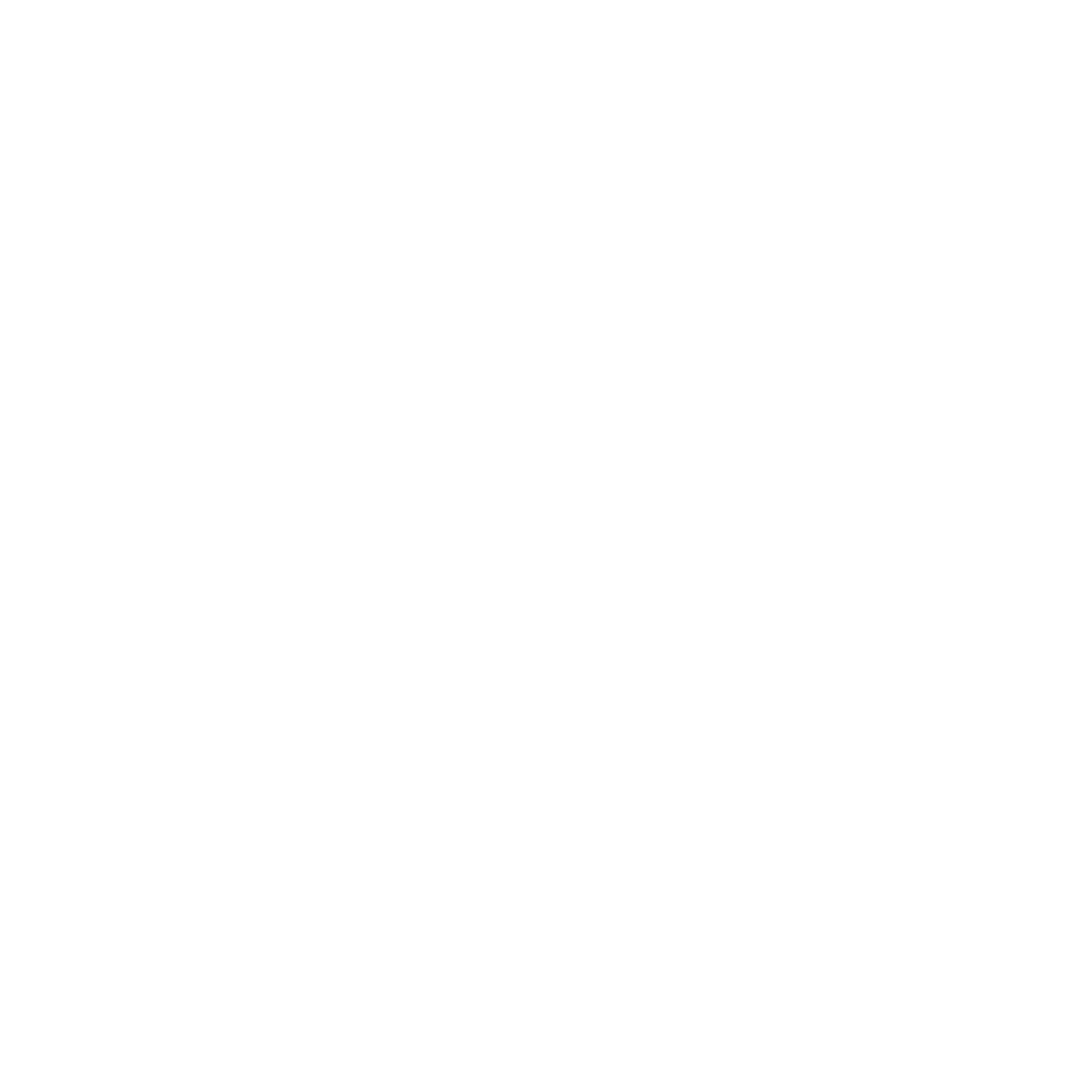Since 1941, the Social Security Administration (SSA) has periodically surveyed the aged to determine their economic status. The first national survey was conducted in 1963. In 1976, SSA's Office of Research and Statistics began compiling a biennial series of reports on the income of the aged based on data collected by the U.S. Census Bureau in its Current Population Survey. These SSA reports are published under the title *Income of the Population 55 or Older*. The most recent edition of that publication is based on 2008 data, which, along with special tabulations, form the basis of this chartbook.

This publication covers the population aged 65 or older. The unit of analysis here, with the exception of measures of poverty and family income of persons, is the aged unit, which is a married couple living together or a person who does not live with a spouse. A married couple's age is defined as the age of the husband—unless he is under age 55 and the wife is 55 or older, in which case it is the age of the wife. The race and Hispanic origin of a married couple are determined by the husband. The unit of analysis for poverty is persons aged 65 or older.

The 2008 sample represented 11,844,000 couples and 17,077,000 single units. The single unit may be a widow(er), a divorced or separated person, a legally married person who does not live with a spouse, or a person who never married. This unit of analysis allows one to measure the economic status of the entire noninstitutionalized aged population separately from that of the family or household in which the unit may live.

Lynn Fisher and Brad Trenkamp prepared this chartbook. Staff of the Division of Information Resources edited the report and prepared it for publication. This chartbook and its companion publication, *Income of the Population 55 or Older,* are available on our Web site at [http://www](http://www.socialsecurity.gov/policy) [.socialsecurity.gov/policy](http://www.socialsecurity.gov/policy).

Your suggestions and comments on this report are welcome. Any suggestions, comments, or questions related to the content of the charts should be directed to [inc.aged@ssa.gov](mailto:inc.aged@ssa.gov). For additional copies, e-mail [op.publications@ssa.gov.](mailto:op.publications@ssa.gov)

> Manuel de la Puente Associate Commissioner for Research, Evaluation, and Statistics April 2010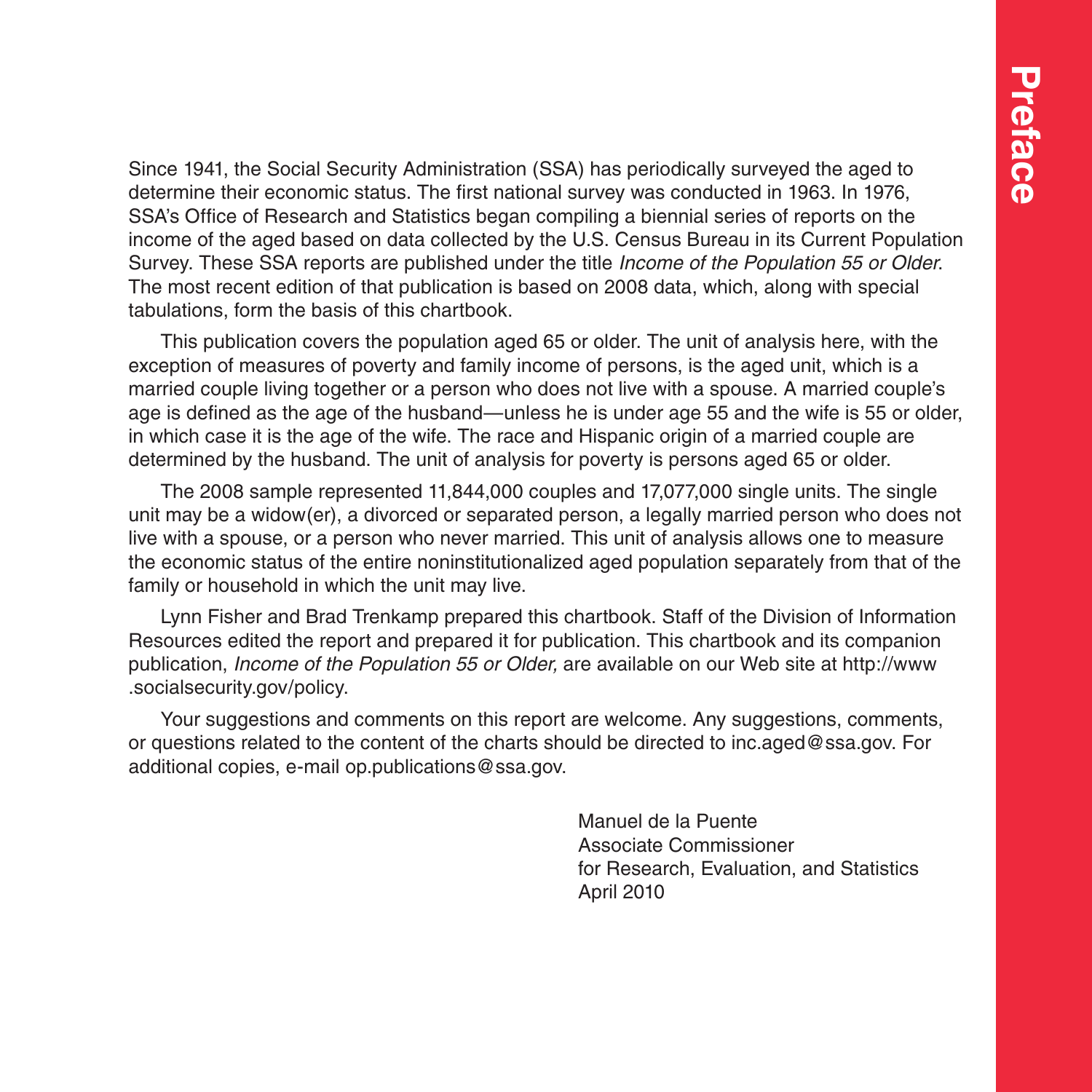### **Income Sources**

**Asset income** includes interest, dividends, income from estates or trusts, and net rental income or royalties.

**Cash public assistance** includes Supplemental Security Income and other cash public assistance payments low-income people receive, such as Aid to Families with Dependent Children (AFDC, ADC), temporary assistance to needy families (TANF), general assistance, and emergency assistance.

**Earnings** is the sum of income from wages and salaries and income from self-employment.

**Noncash benefits** include Food Stamps, energy assistance, and housing assistance. Noncash benefits are not included as money income for public assistance or total income.

**Retirement benefits** include Social Security, other public sources such as Railroad Retirement and government employee pensions (military, federal, state, and local), and private pensions and annuities.

**Social Security** includes retired-worker benefits, dependent or survivor benefits, disability benefits, transitionally insured benefits, and special age-72 benefits.

**Pensions** include regular payments from private pensions and annuities; government employee pensions; Railroad Retirement; and individual retirement accounts (IRAs), Keoghs, and 401(k) plans. Irregular withdrawals (lump-sum payments) from IRAs, Keoghs, and 401(k) plans are not included in the data because they do not fit the Census Bureau's definition of money income.

### **Income**

**Total money income** is the sum of all income received by the aged unit before any deductions such as taxes, union dues, or Medicare premiums. Total money income does not reflect nonmoney transfers such as food stamps, health benefits, subsidized housing, payments in kind, or fringe benefits from one's employment. Total money income does not include capital gains or losses, or irregular withdrawals (lump-sum payments) from IRAs, Keoghs, or 401(k) plans.

**Aggregate income** is the sum of the total money income of all aged units in the population of interest. Several charts in this book present the shares of aggregate income attributable to specific sources, such as Social Security.

### **Source of Data**

Data for this series are from the March Current Population Survey (CPS) of the U.S. Census Bureau. The CPS samples a large cross section of households in the United States each year (approximately 97,000 in March 2009). The March supplement gathers detailed information on income and labor force participation of each person 15 years of age or older in the sample households.

### **General Notes**

This publication covers the population aged 65 or older. The unit of analysis here, with the exception of the measures of poverty and family income of persons, is the aged unit, which is a married couple living together or a person who does not live with a spouse. A married couple's age is defined as the age of the husband—unless he is under age 55 and the wife is 55 or older, in which case it is the age of the wife. The race and Hispanic origin of a married couple are determined by the husband. The unit of analysis for family income of persons and poverty is persons aged 65 or older.

Beginning with data for 2002, respondents may identify themselves in more than one racial group. The "White alone" and "Black alone" categories reflect respondents who reported only one race.

All years are calendar years.

Nonmarried men and nonmarried women include persons who are separated or married but living apart from their spouse.

Persons of Hispanic origin may be of any race.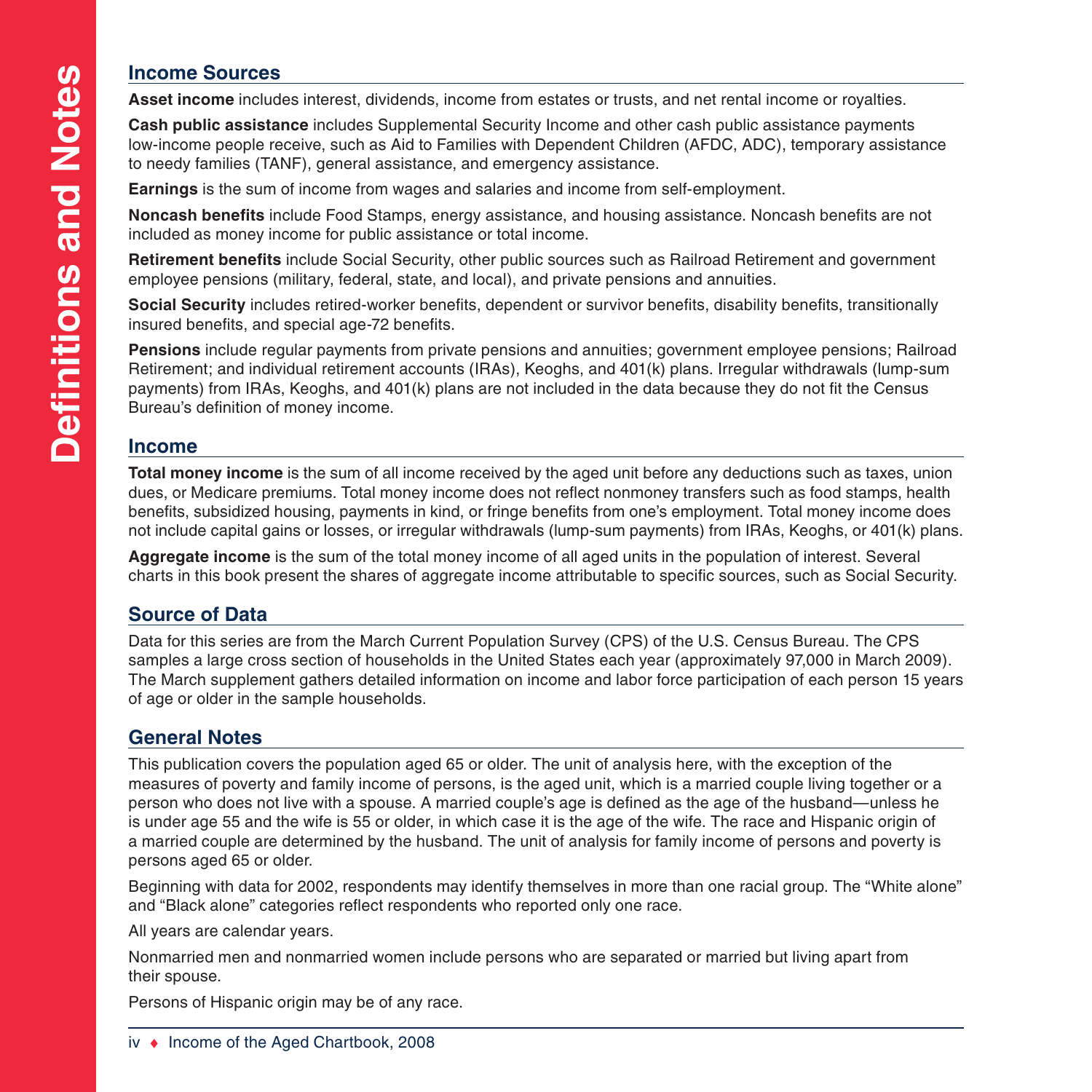# **Contents Contents**

### **[Total Money Income](#page-6-0)**

### **Income Sources**

| Percentage of aged beneficiary units receiving Social Security benefits,        |
|---------------------------------------------------------------------------------|
|                                                                                 |
| Percentage receiving income from major sources, by race and Hispanic origin  11 |
| Change in percentage receiving income from major sources, selected years 12     |
|                                                                                 |
| Median income, by receipt of earnings and retirement benefits 14                |

### **[Shares of Aggregate Income](#page-20-0)**

| Shares of aggregate income for the lowest and highest income quintiles, by source  17 |  |
|---------------------------------------------------------------------------------------|--|
|                                                                                       |  |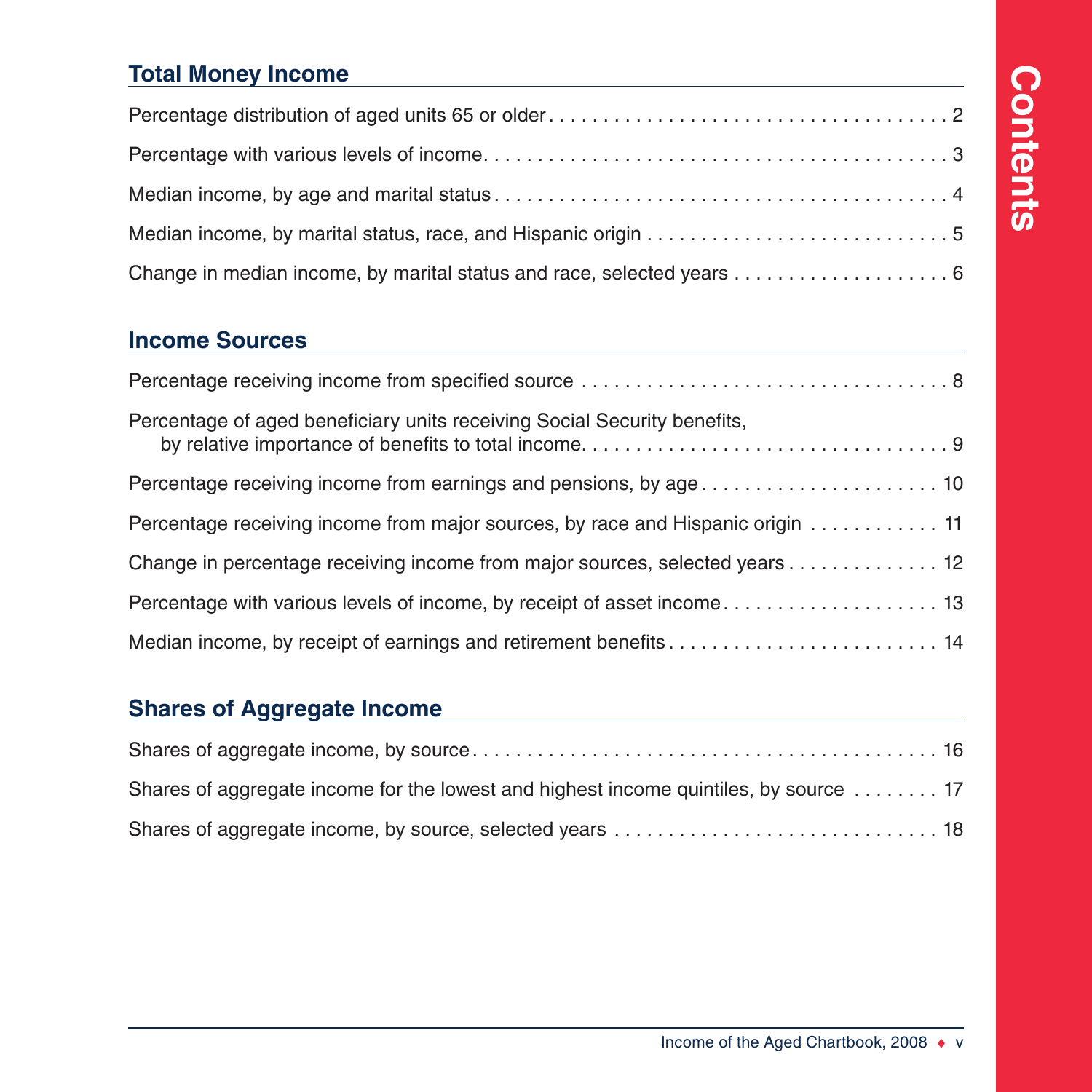### **Family Income of Persons 65 or Older**

| Percentage of aged persons in families receiving Social Security benefits,<br>by sex and relative importance of family benefits to family total income  25 |
|------------------------------------------------------------------------------------------------------------------------------------------------------------|

### **Poverty Status, Based on Family Income**

### **Errata Policy**

If there are any additions or corrections to the data published herein, they will be posted as errata on the Web at [http://www.socialsecurity.gov/policy/docs/chartbooks/](http://www.socialsecurity.gov/policy/docs/chartbooks/income_aged/2008/index.html) [income\\_aged/2008/index.html.](http://www.socialsecurity.gov/policy/docs/chartbooks/income_aged/2008/index.html)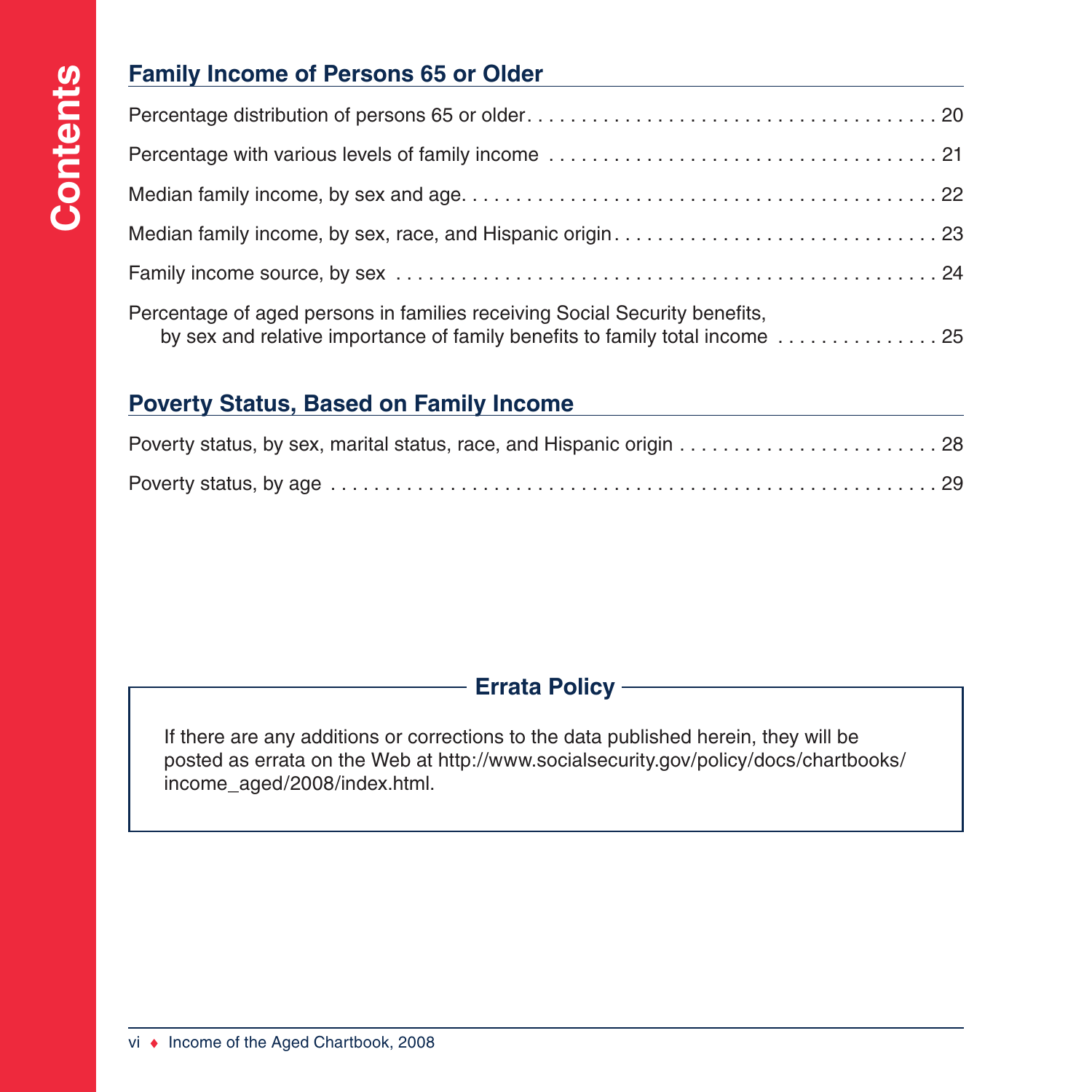## <span id="page-6-0"></span>**Total Money Income**

- **Fig. 3** The demographic composition of **the elderly changes with age.**
- ▶ The aged are an economically **diverse group.**
- **F** Income differences by age are **associated with differences in marital status.**
- ▶ Demographic differences are **associated with different levels of median income for units aged 65 or older.**
- ▶ Median real income has risen **substantially over the years.**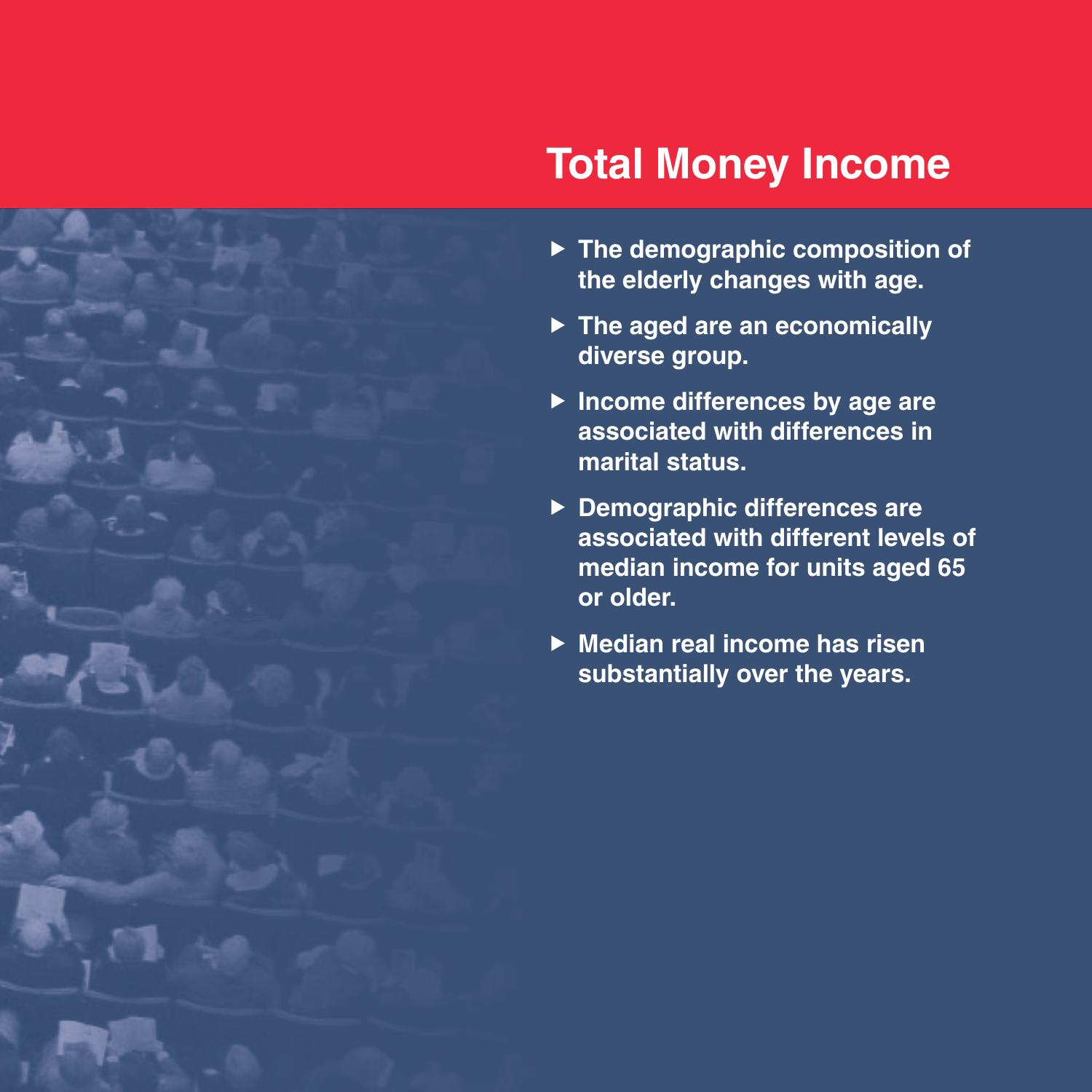### **The demographic composition of the elderly changes with age.**

Aged units 65 to 69 are the most likely to be married couples (52.6%), while aged units 80 or older are most likely to be nonmarried women (56.7%). The younger age groups also have a greater proportion of minorities than the older cohorts.

|                                           | 65 or older | $65 - 69$ | $70 - 74$ | $75 - 79$ | 80 or older |
|-------------------------------------------|-------------|-----------|-----------|-----------|-------------|
| Marital status and sex                    |             |           |           |           |             |
| <b>Married couples</b>                    | 41.0        | 52.6      | 47.1      | 39.1      | 26.6        |
| Nonmarried men                            | 15.8        | 15.5      | 14.0      | 16.8      | 16.7        |
| Nonmarried women                          | 43.3        | 31.9      | 38.9      | 44.1      | 56.7        |
| Race                                      |             |           |           |           |             |
| White alone                               | 85.6        | 83.8      | 84.2      | 85.1      | 88.6        |
| <b>Black alone</b>                        | 9.6         | 10.3      | 10.7      | 10.0      | 7.7         |
| Asian alone                               | 3.3         | 3.9       | 3.0       | 3.8       | 2.7         |
| Hispanic origin                           | 7.3         | 8.4       | 8.2       | 7.1       | 5.9         |
| Total number of aged<br>units (thousands) | 28,921      | 8,333     | 6,215     | 5,700     | 8,673       |

### **Percentage distribution of aged units 65 or older, 2008**

NOTE: Totals do not necessarily equal the sum of the rounded components.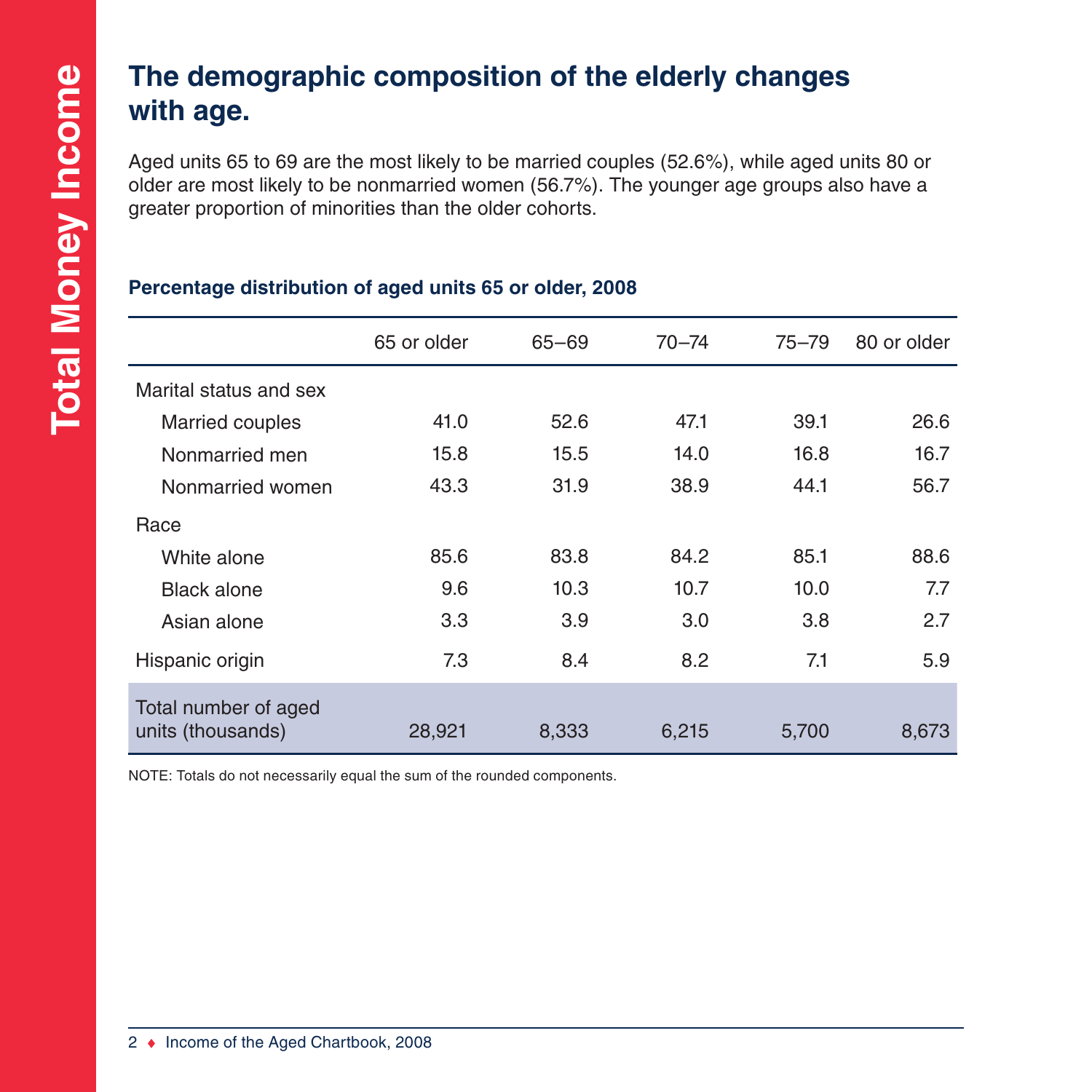### <span id="page-8-0"></span>**The aged are an economically diverse group.**

The median income for units aged 65 or older is \$24,857, but there are wide differences within the total group. Approximately 13% have an income of under \$10,000, and roughly 23% have an income of \$50,000 or more.

### Less than 5,000 5,000 to 9,999 10,000 15,000 20,000 25,000 30,000 to 14,999 19,999 24,999 29,999 34,999 39,999 44,999 49,999 74,999 99,999 to to to to 35,000 40,000 45,000 50,000 75,000 100,000 to to to to to or more  $\Omega$ 5 10 15 20 Percent Income (dollars) **4.6 8.6 15.4 11.7 10.0 7.9 6.1 5.3 4.1 3.0 10.2 5.4 7.7**

### **Percentage with various levels of income, 2008**

NOTE: Totals do not necessarily equal the sum of the rounded components.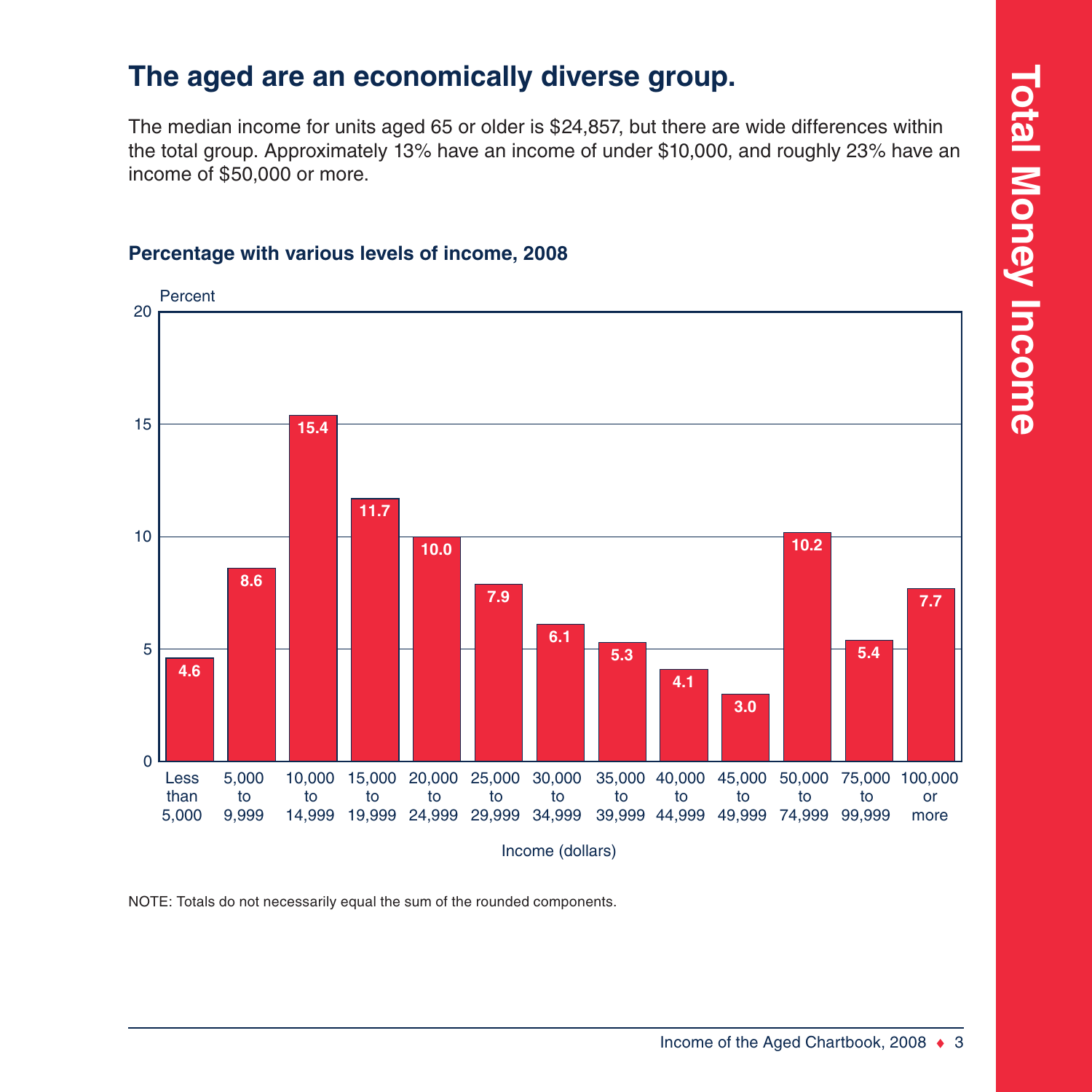### <span id="page-9-0"></span>**Income differences by age are associated with differences in marital status.**

Median income is generally lower in older age groups. The striking differences by age are due in part to the disproportionate number of nonmarried women in older age groups.



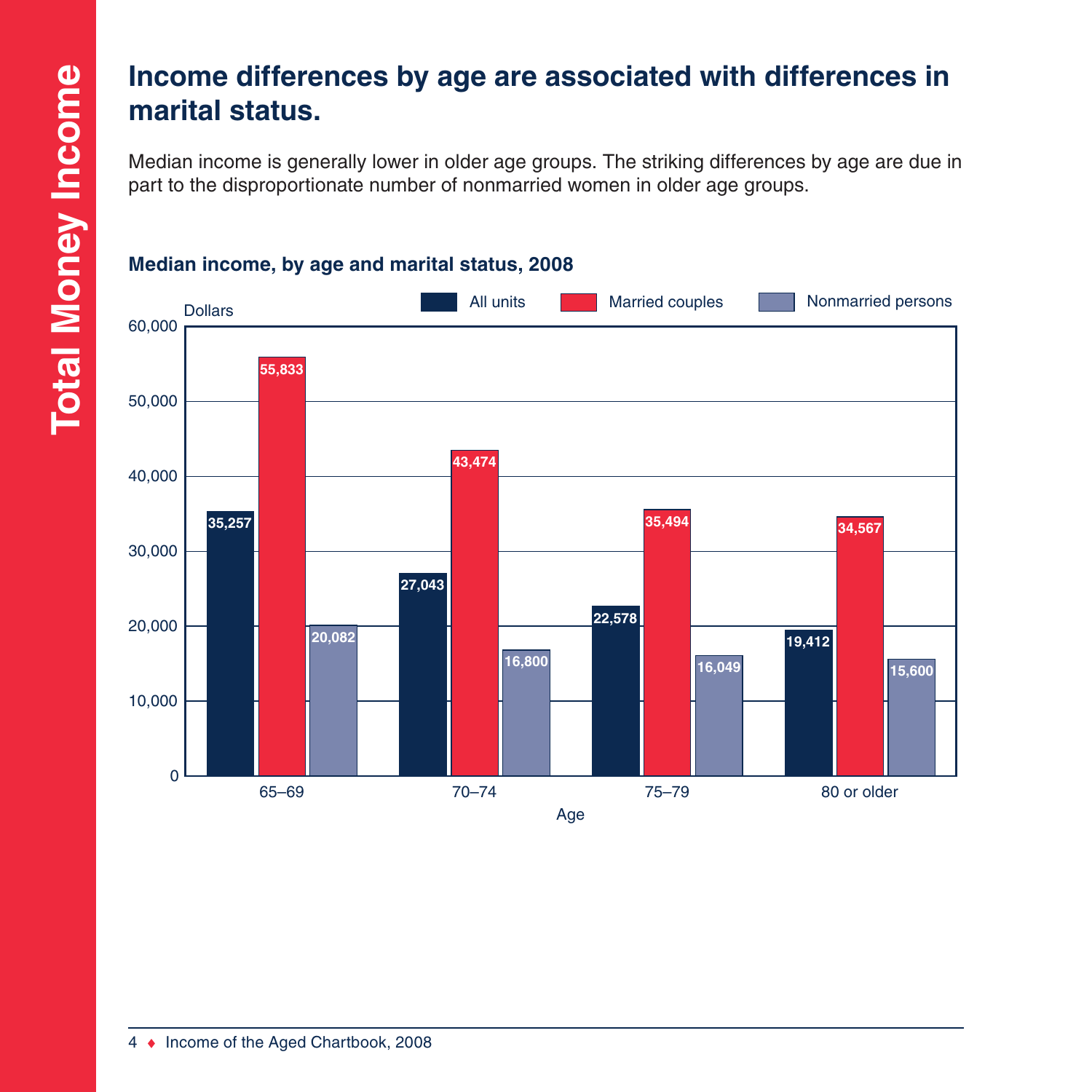### <span id="page-10-0"></span>**Demographic differences are associated with different levels of median income for units aged 65 or older.**

Income is highest for married couples, who have a median income more than 2½ times that of nonmarried persons. Median income of white aged units is greater than that of Asian aged units and black aged units by almost three-fifths (56 and 58 percent, respectively).



### **Median income, by marital status, race, and Hispanic origin, 2008**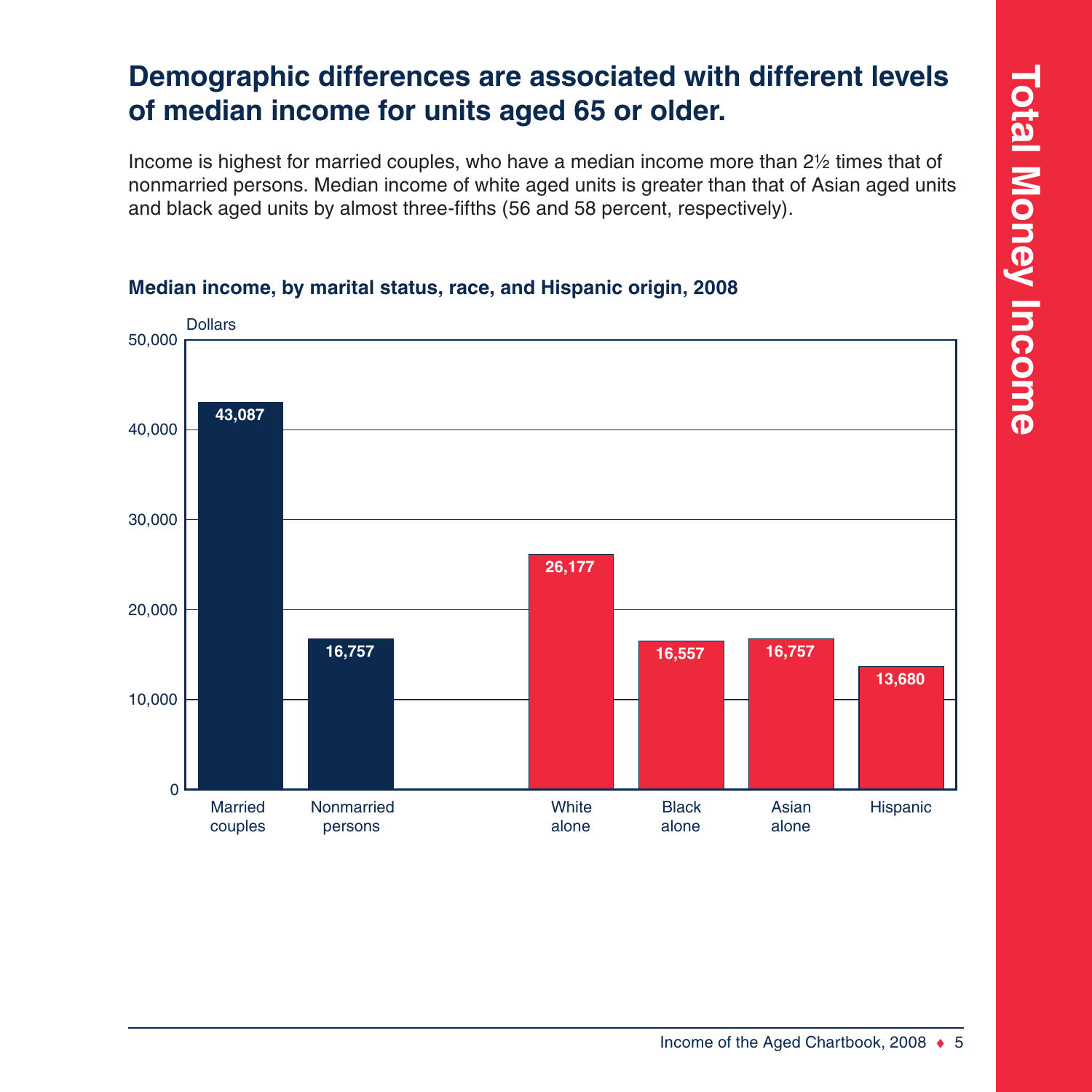### <span id="page-11-0"></span>**Median real income has risen substantially over the years.**

Between 1962 and 2008, the income of units aged 65 or older increased even when adjusted for inflation. The increase was 110.2% for married couples and 108.0% for nonmarried persons. There were disproportionate increases by race. Between 1967 and 2008, the income of whites increased by 113.5%; that of blacks increased by 91.1%.

### **Change in median income, by marital status and race, selected years**



NOTE: A table presenting detailed data underlying the above chart is available at [http://www.socialsecurity.gov/policy/docs/](http://www.socialsecurity.gov/policy/docs/chartbooks/income_aged/2008/text_c06.html) [chartbooks/income\\_aged/2008/text\\_c06.html](http://www.socialsecurity.gov/policy/docs/chartbooks/income_aged/2008/text_c06.html).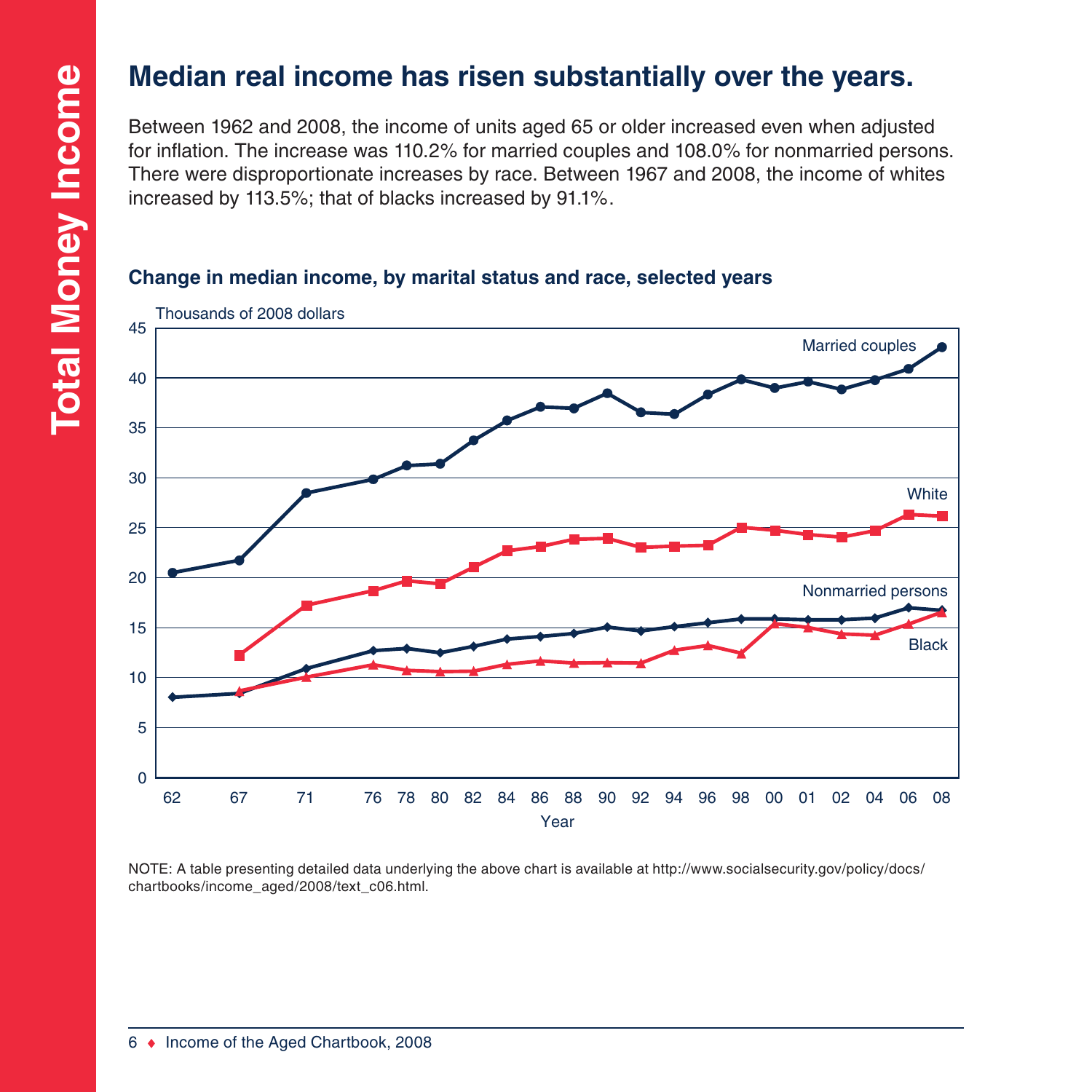

## **Income Sources**

- ▶ Social Security is the most **common source of income for units aged 65 or older.**
- ▶ Social Security provides at least **half of total income for a majority of beneficiary aged units.**
- ▶ Age groups differ in their **likelihood of receiving earnings, but not pensions.**
- ▶ Receipt of income from major **sources varies by race and Hispanic origin.**
- ▶ Receipt of Social Security has **become nearly universal.**
- ▶ Receipt of asset income is **associated with relatively high median income.**
- ▶ Receipt of earnings and retirement **benefits also affects total income.**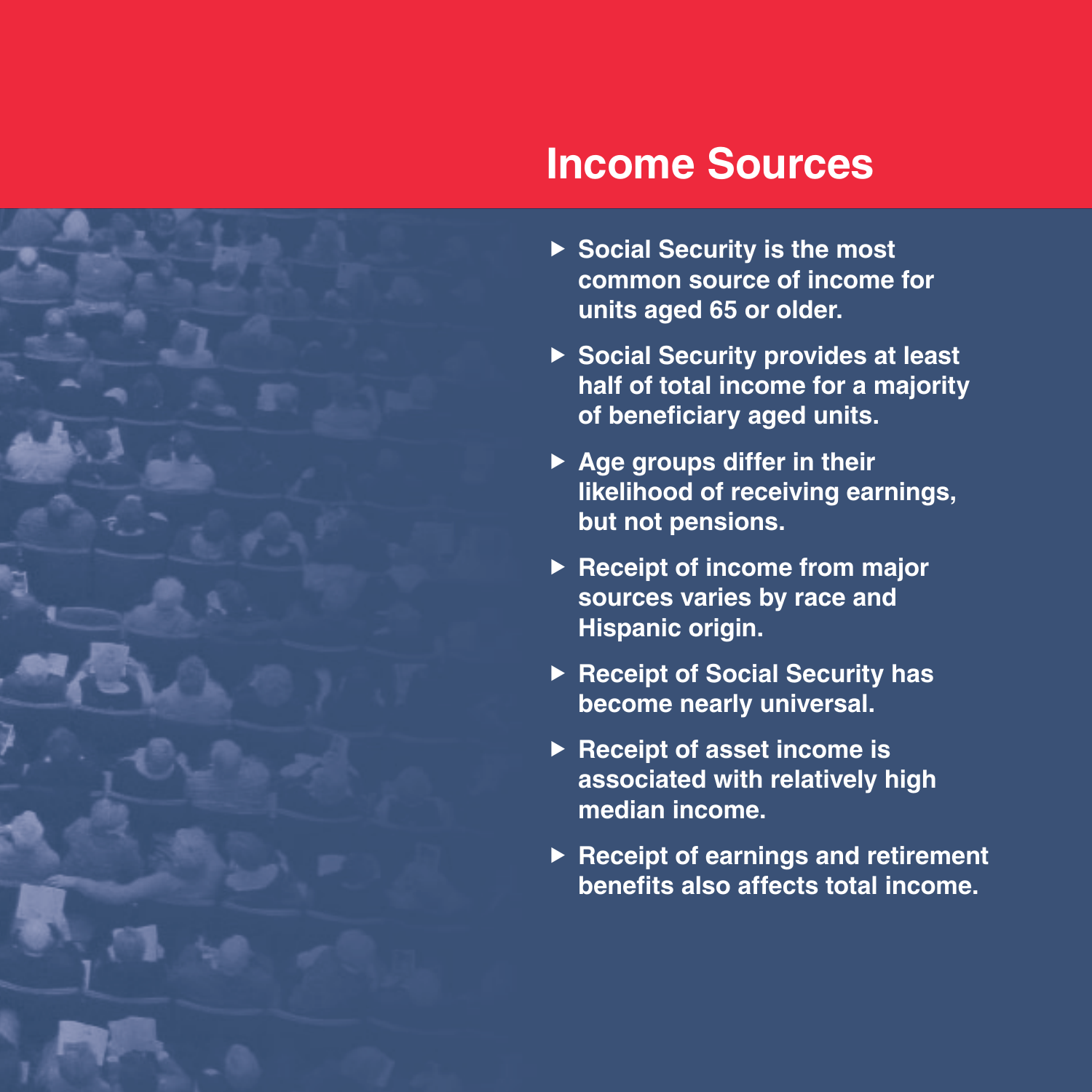### **Social Security is the most common source of income for units aged 65 or older.**

Nearly 9 out of 10 aged units receive Social Security benefits. Asset income is the next most common source of income, received by more than half of the aged. Two-fifths receive retirement benefits other than Social Security, and more than one-quarter have earnings. Public assistance and veterans' benefits are each received by less than 4%. Noncash benefits, including food stamps and housing and energy assistance, are received by almost 11%.

### **Percentage receiving income from specified source, 2008**

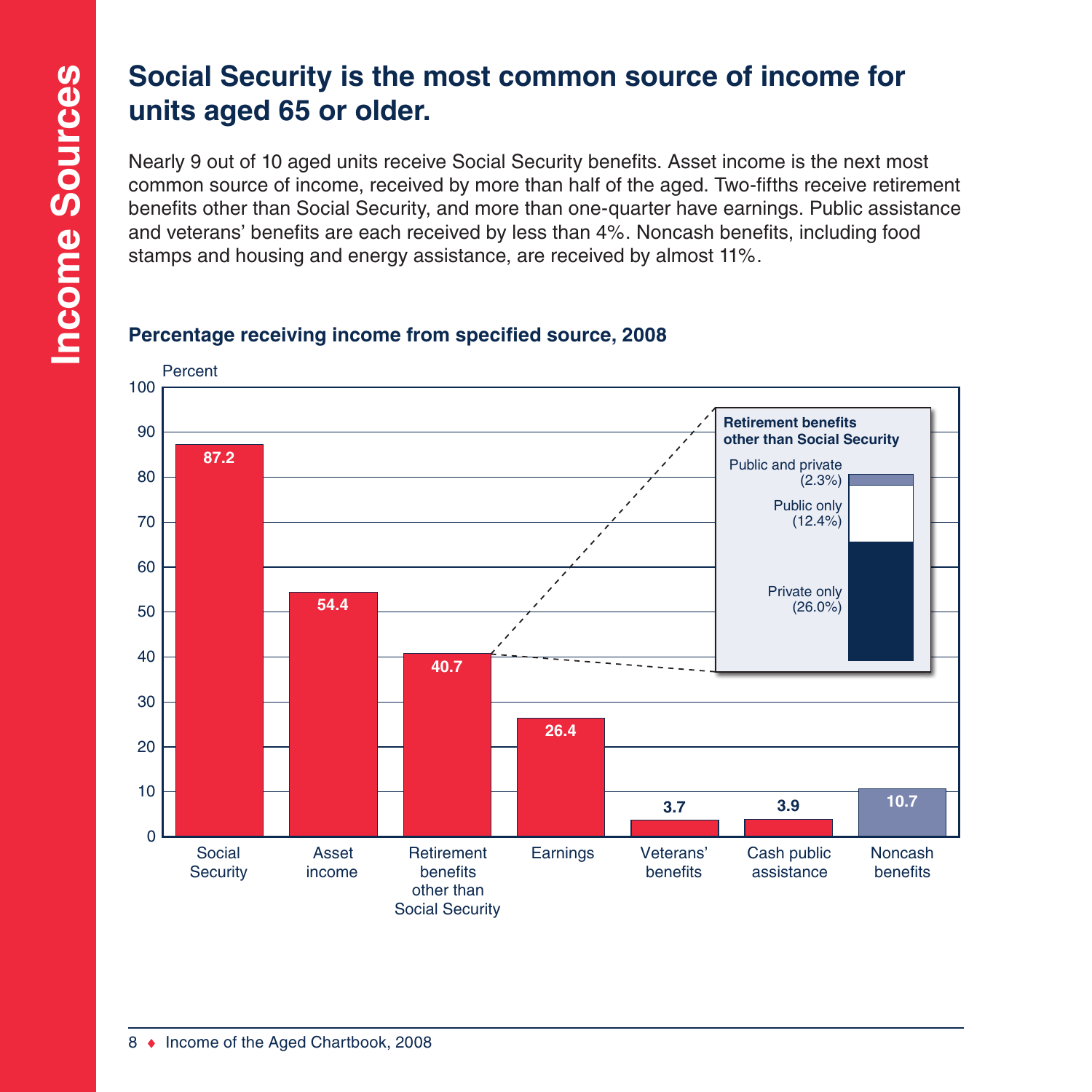### **Social Security provides at least half of total income for a majority of beneficiary aged units.**

In 2008, 88.4% of married couples and 86.3% of nonmarried persons aged 65 or older received Social Security benefits. Social Security was the major source of income (providing at least 50% of total income) for 51.6% of aged beneficiary couples and 72.6% of aged nonmarried beneficiaries. It was 90% or more of income for 21.3% of aged beneficiary couples and 43.4% of aged nonmarried beneficiaries. Total income excludes withdrawals from savings and lump-sum payments from IRAs or 401(k)s; it also excludes in-kind support, such as food stamps and housing and energy assistance.

### **Percentage of aged beneficiary units receiving Social Security benefits, by relative importance of benefits to total income, 2008**

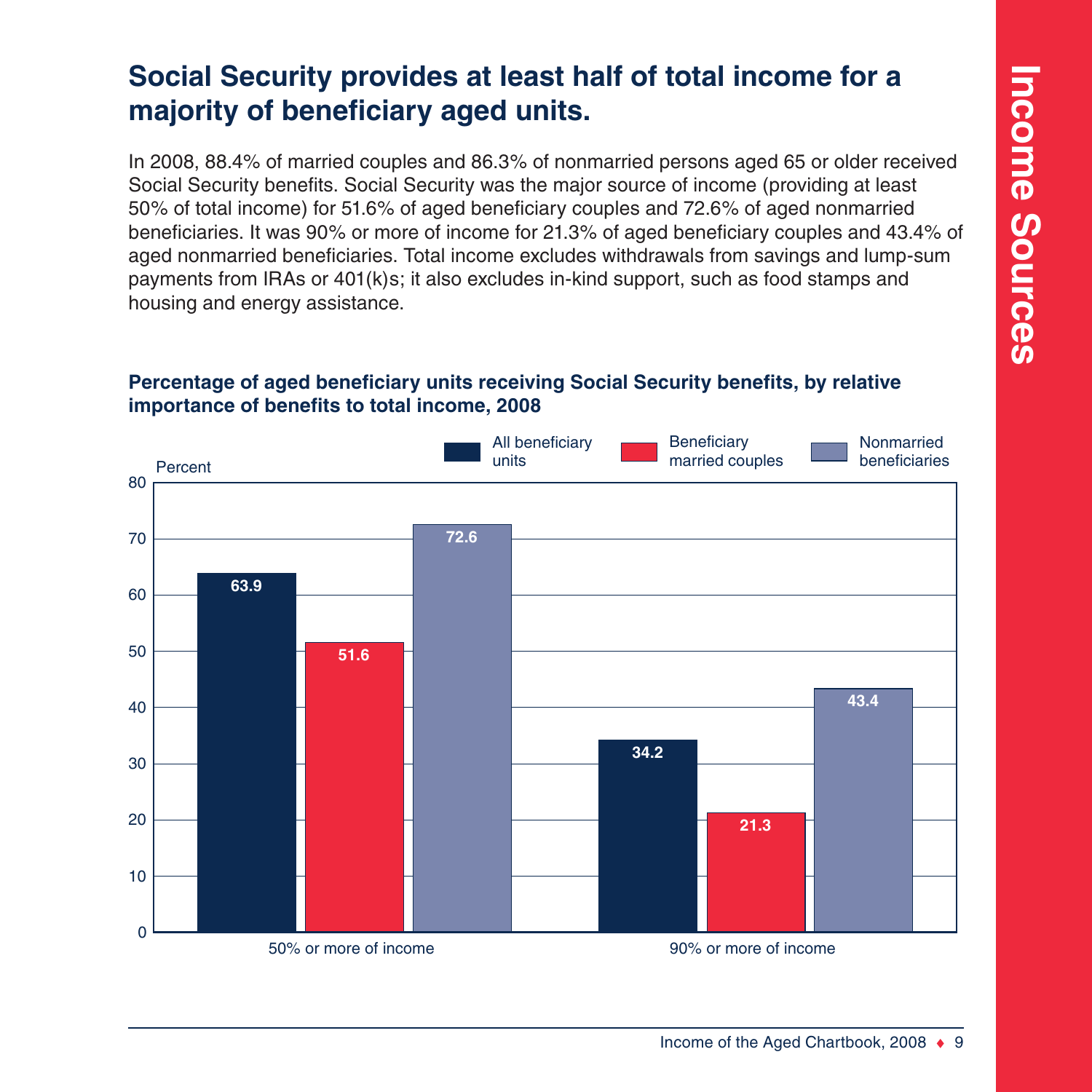### **Aged groups differ in their likelihood of receiving earnings, but not pensions.**

Earnings are received by a greater percentage of aged units in the youngest group than in the oldest group—47.8% compared with 8.0%. In all age groups, there is little difference in the likelihood of having a public or private pension.

### **Percentage receiving income from earnings and pensions, by age, 2008**

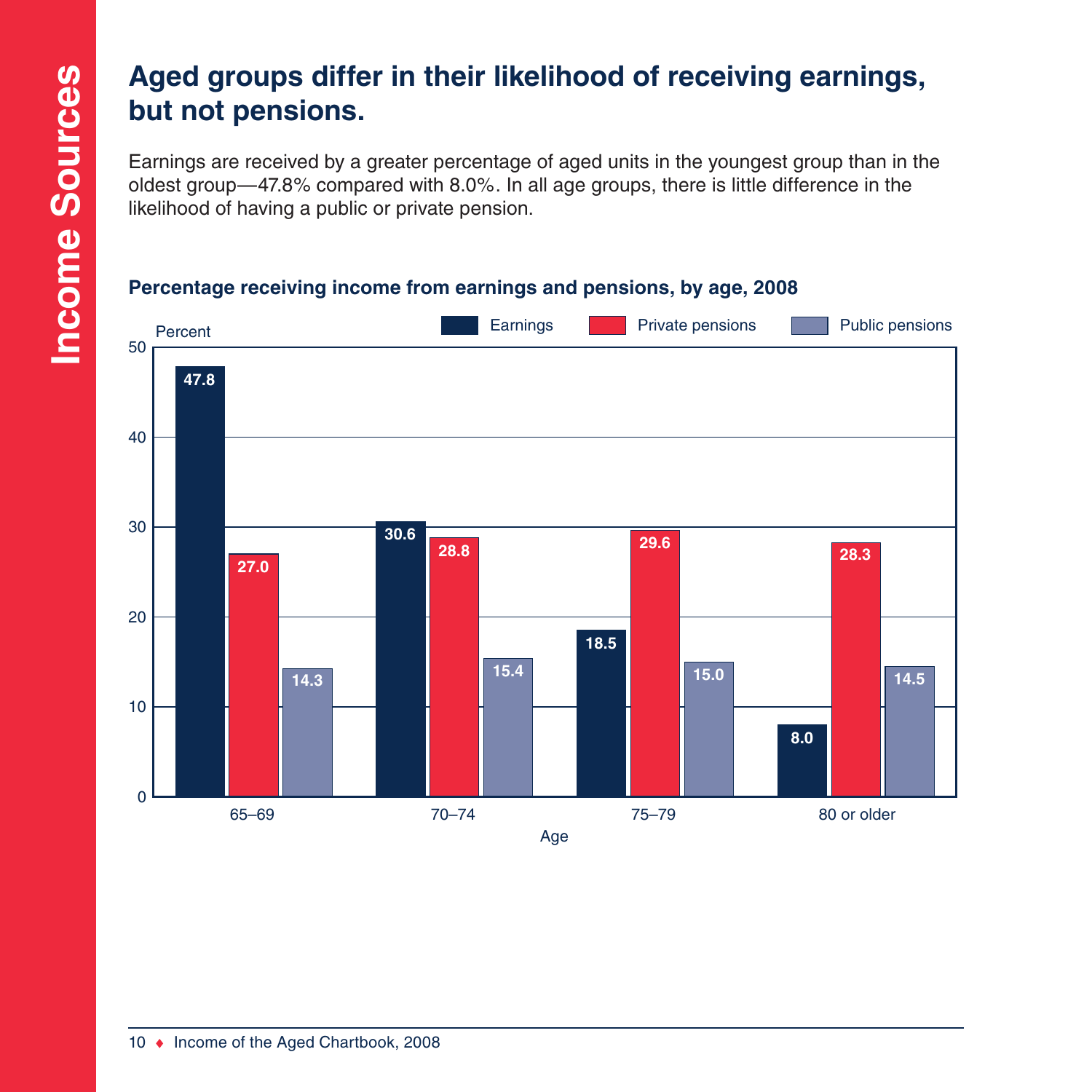### **Receipt of income from major sources varies by race and Hispanic origin.**

Among units aged 65 or older, whites are more likely than Asians, blacks, or Hispanics to receive Social Security, pensions, and income from assets. Receipt of earnings varies little by race and Hispanic origin. Minority aged units are more likely to receive Supplemental Security Income (SSI) than are whites.



### **Percentage receiving income from major sources, by race and Hispanic origin, 2008**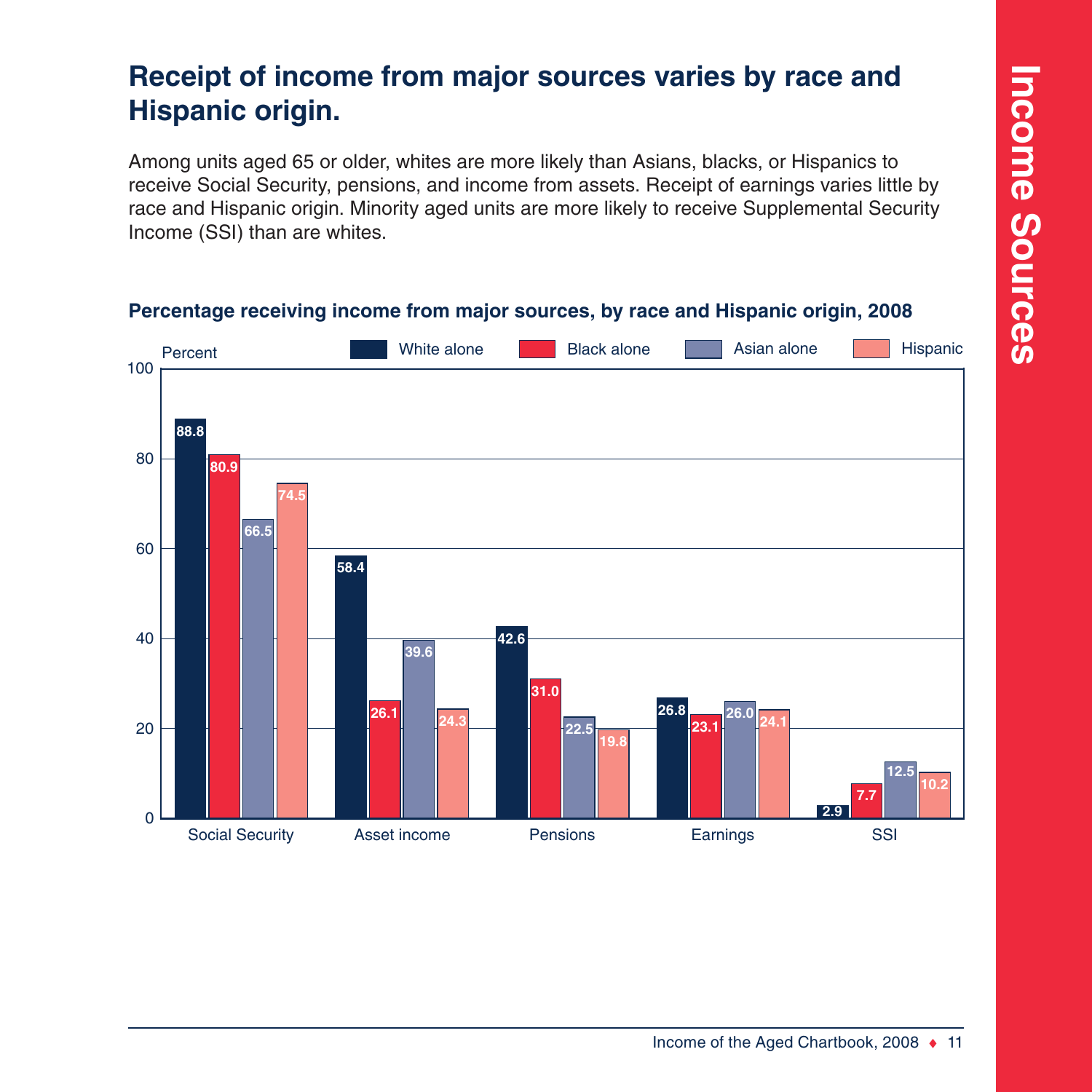### **Receipt of Social Security has become nearly universal.**

In 1962, 69% of units aged 65 or older received Social Security benefits; in 2008, 88% of them did. Most of that increase occurred in the 1960s. Receipt of other pension income, which more than doubled from 1962 to 1992, has decreased slightly since then. The proportion of aged units with asset income, which had been about two-thirds since 1980, has dropped since 1990 and leveled off since 2000. The proportion with earnings has declined since 1971 and has been between 20% and 25% since 1980. The proportion receiving public assistance has also declined and is now about a third of its 1962 level.

### **Change in percentage receiving income from major sources, selected years**



NOTE: A table presenting detailed data underlying the above chart is available at [http://www.socialsecurity.gov/policy/docs/](http://www.socialsecurity.gov/policy/docs/chartbooks/income_aged/2008/text_c12.html) [chartbooks/income\\_aged/2008/text\\_c12.html](http://www.socialsecurity.gov/policy/docs/chartbooks/income_aged/2008/text_c12.html).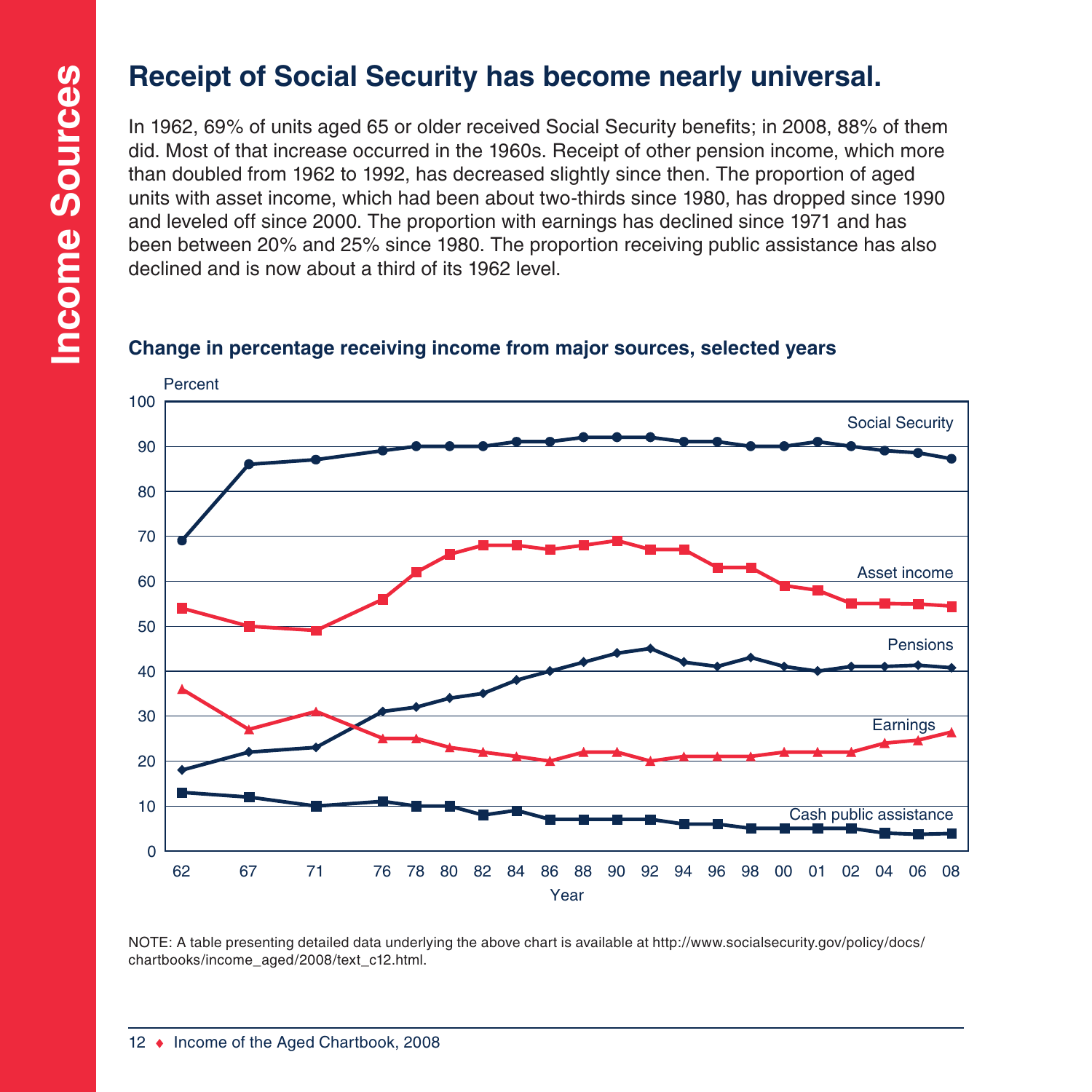### <span id="page-18-0"></span>**Receipt of asset income is associated with relatively high median income.**

The median income of units aged 65 or older with asset income is more than twice that of those with no asset income (\$35,510 compared with \$15,600). Aged units with no asset income are concentrated in the lowest income categories—one-fourth have a total income below \$10,000, and approximately one-fifth have an income of \$30,000 or more. Among aged units with asset income, 5% have a total income of less than \$10,000, and over half have an income of \$30,000 or more.



### **Percentage with various levels of income, by receipt of asset income, 2008**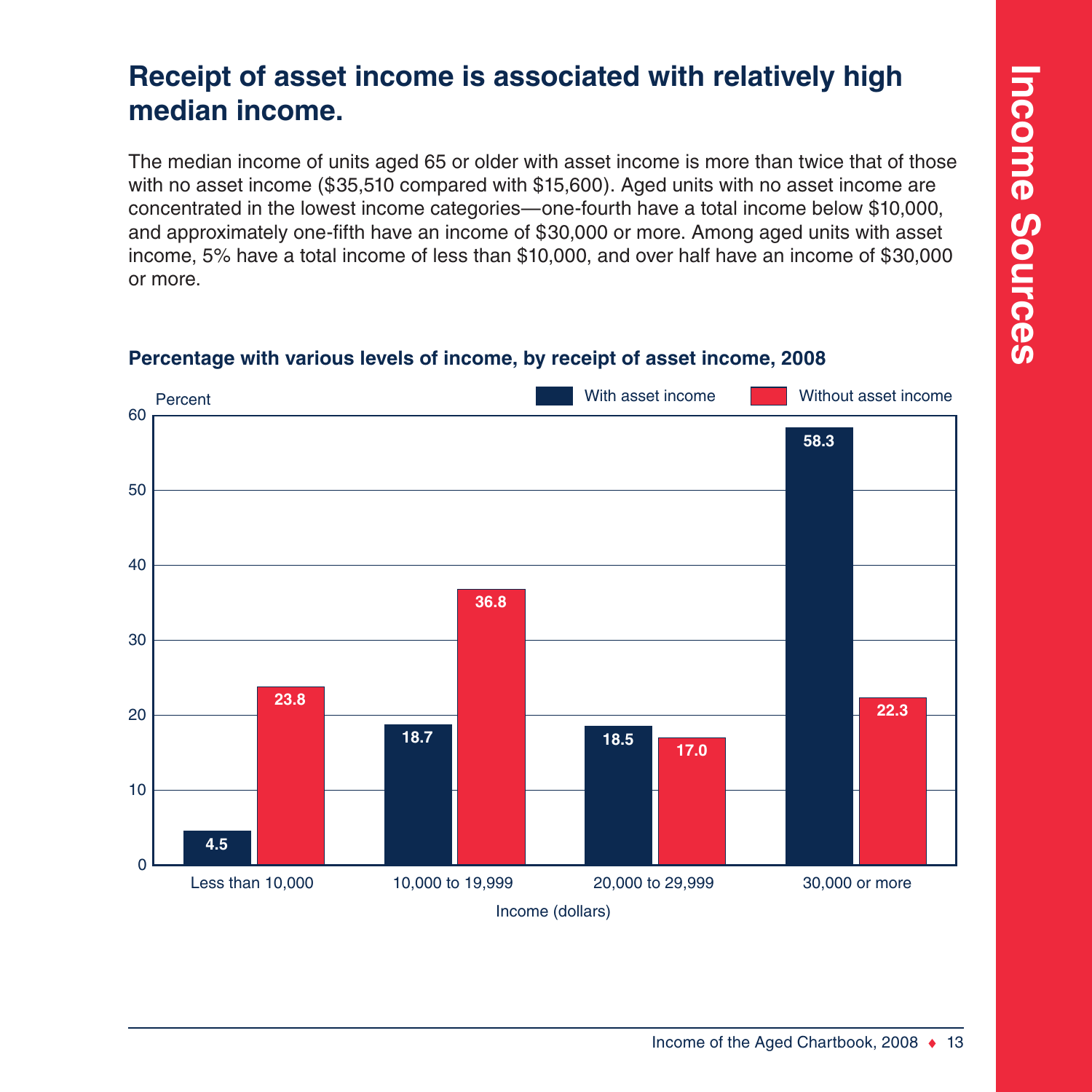### <span id="page-19-0"></span>**Receipt of earnings and retirement benefits also affects total income.**

About 10.0% of units aged 65 or older have no retirement benefits. Of those, 50.6% have earnings, and their median income is \$50,000; 49.4% have no earnings, and their median income is \$0. In the absence of earnings, median income rises markedly with the number of retirement benefit types received, from \$14,449 with one retirement benefit type to \$32,105 with two. For units with both earnings and retirement benefits, median income is \$47,058 for those with one retirement benefit type and \$62,219 for those with two.

### No retirement benefits **No retirement** benefit type Two retirement benefit types  $\Omega$ 10,000 20,000 30,000 40,000 50,000 60,000 70,000 **Dollars 50,000 0 47,058 14,449 62,219 32,105** With earnings **No. 1** With no earnings

### **Median income, by receipt of earnings and retirement benefits, 2008**

NOTE: Retirement benefit types are Social Security, Railroad Retirement, government pension, and private pension or annuity.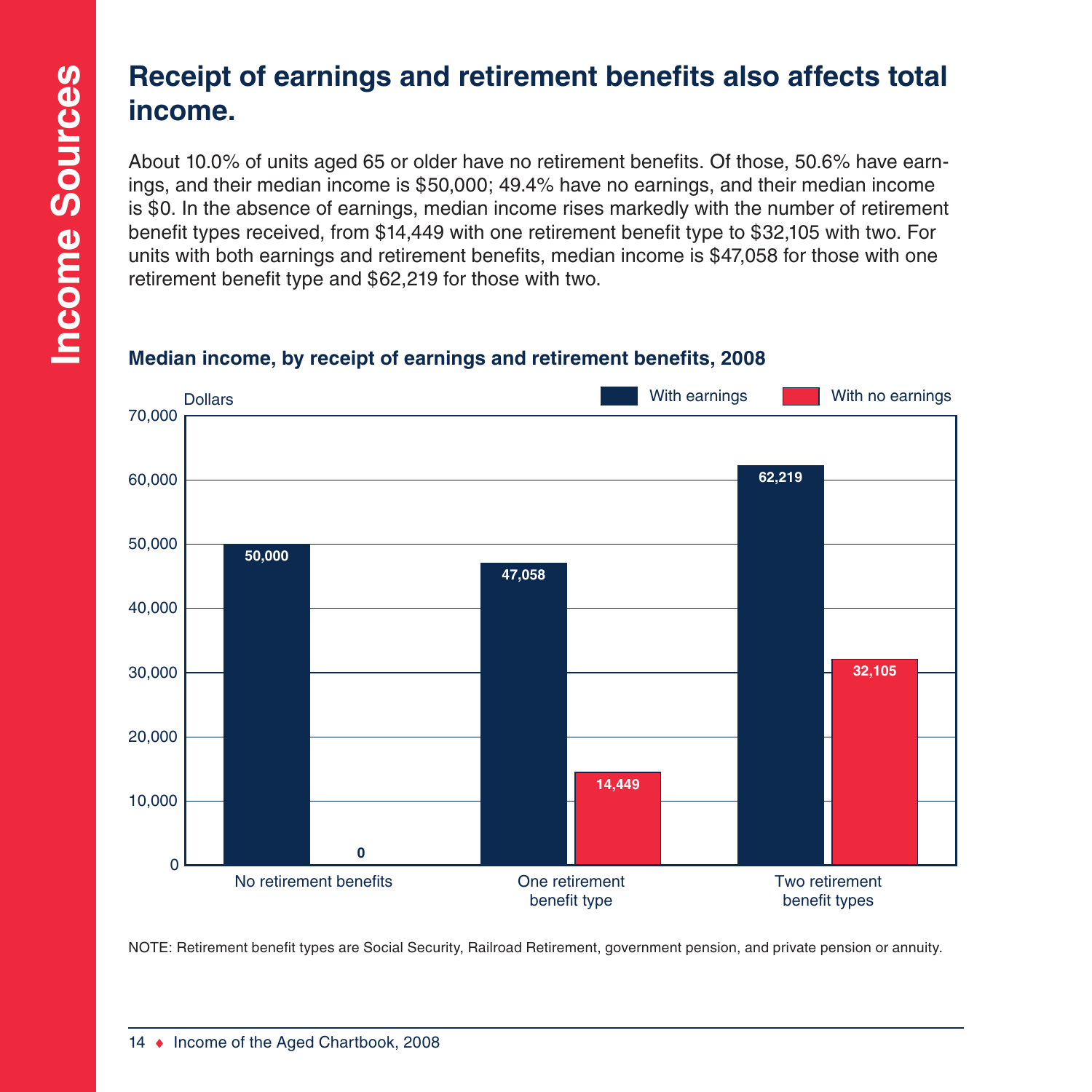# <span id="page-20-0"></span>**Shares of Aggregate Income**

- ▶ Social Security provides the **largest share of aggregate income for units aged 65 or older.**
- ▶ Shares of income from each **source differ greatly by income level.**
- ▶ Over time, Social Security has **provided the largest share of aggregate income for units aged 65 or older.**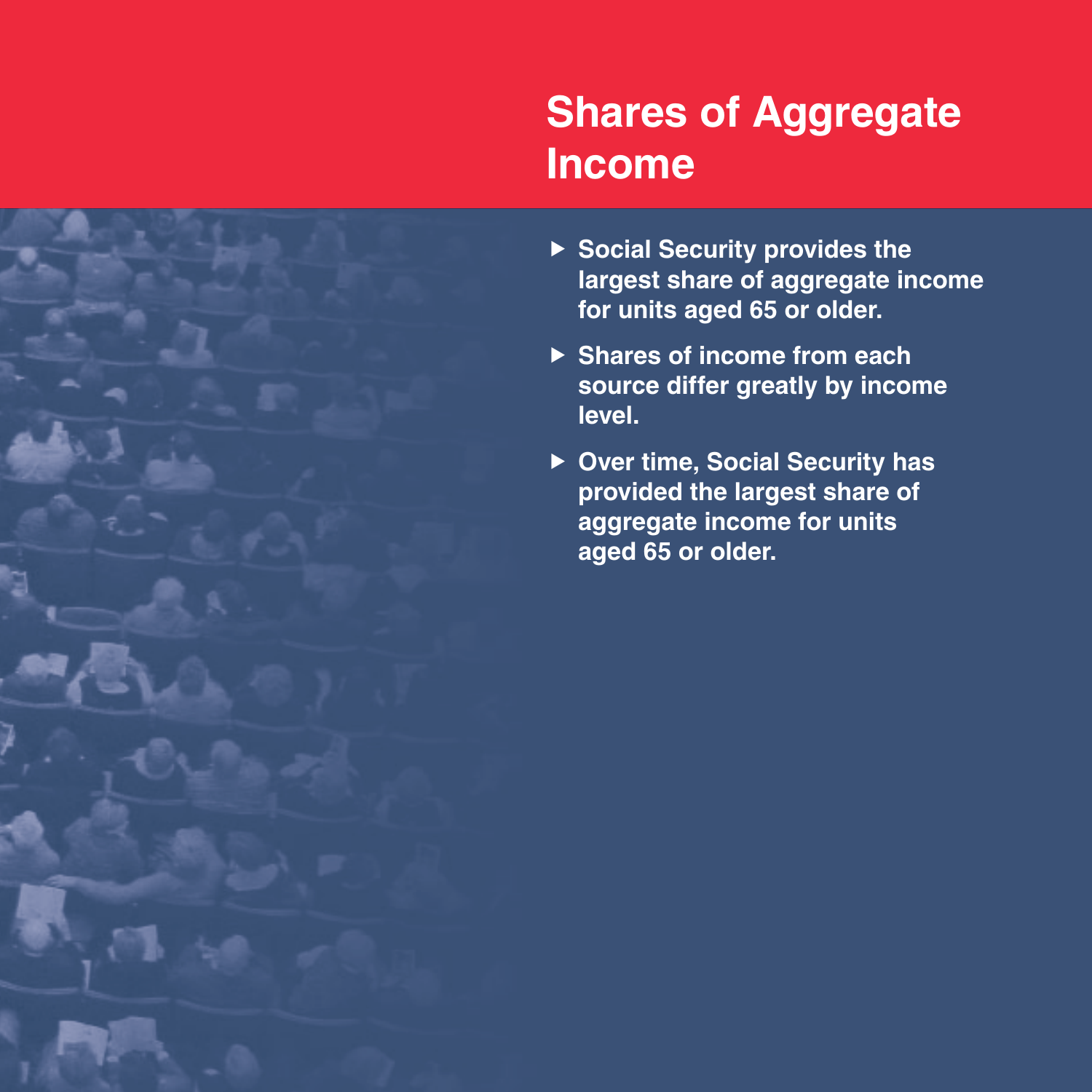### <span id="page-21-0"></span>**Social Security provides the largest share of aggregate income for units aged 65 or older.**

Aggregate income for the aged population comes largely from four sources. Social Security accounts for 36.5%, earnings for 29.7%, pensions for 18.5%, and asset income for 12.7%. Only 2.7% comes from other sources.



### **Shares of aggregate income, by source, 2008**

NOTE: Totals do not necessarily equal the sum of the rounded components.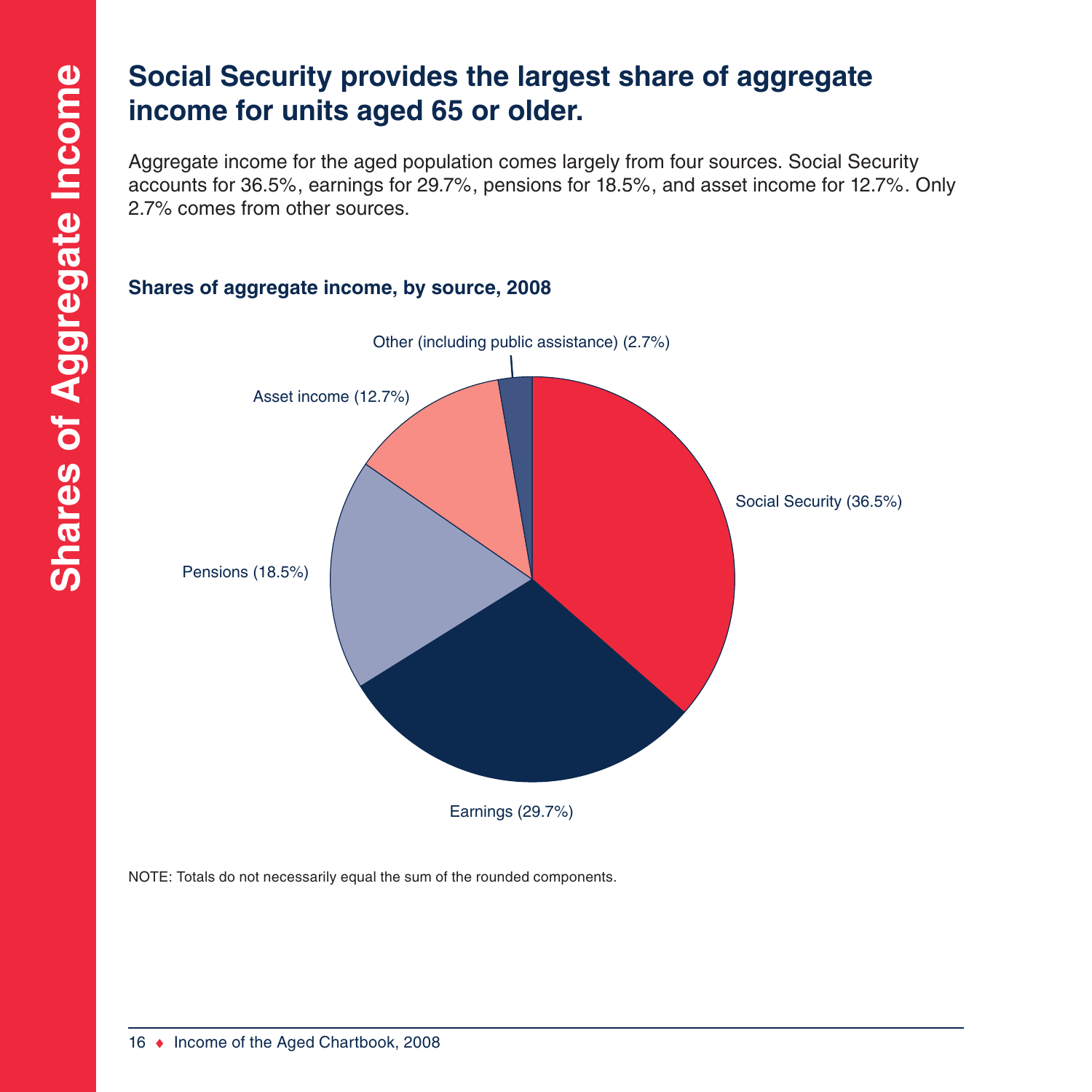### <span id="page-22-0"></span>**Shares of aggregate income from each source differ greatly by income level.**

Units aged 65 or older are ranked by total money income and divided into five groups of equal size called quintiles. The largest share of income for units in the lowest quintile comes from Social Security benefits (83.2%), and cash public assistance provides the second largest share (8.5%). For units in the highest income quintile, earnings provide the largest share of income (43.7%). Pensions, Social Security, and asset income (18.7%, 17.9%, and 17.8%) are similar in importance.

### **Shares of aggregate income for the lowest and highest income quintiles, by source, 2008**



NOTES: The quintile limits for aged units for 2008 are \$12,082, \$19,877, \$31,303, and \$55,889. Totals do not necessarily equal the sum of the rounded components.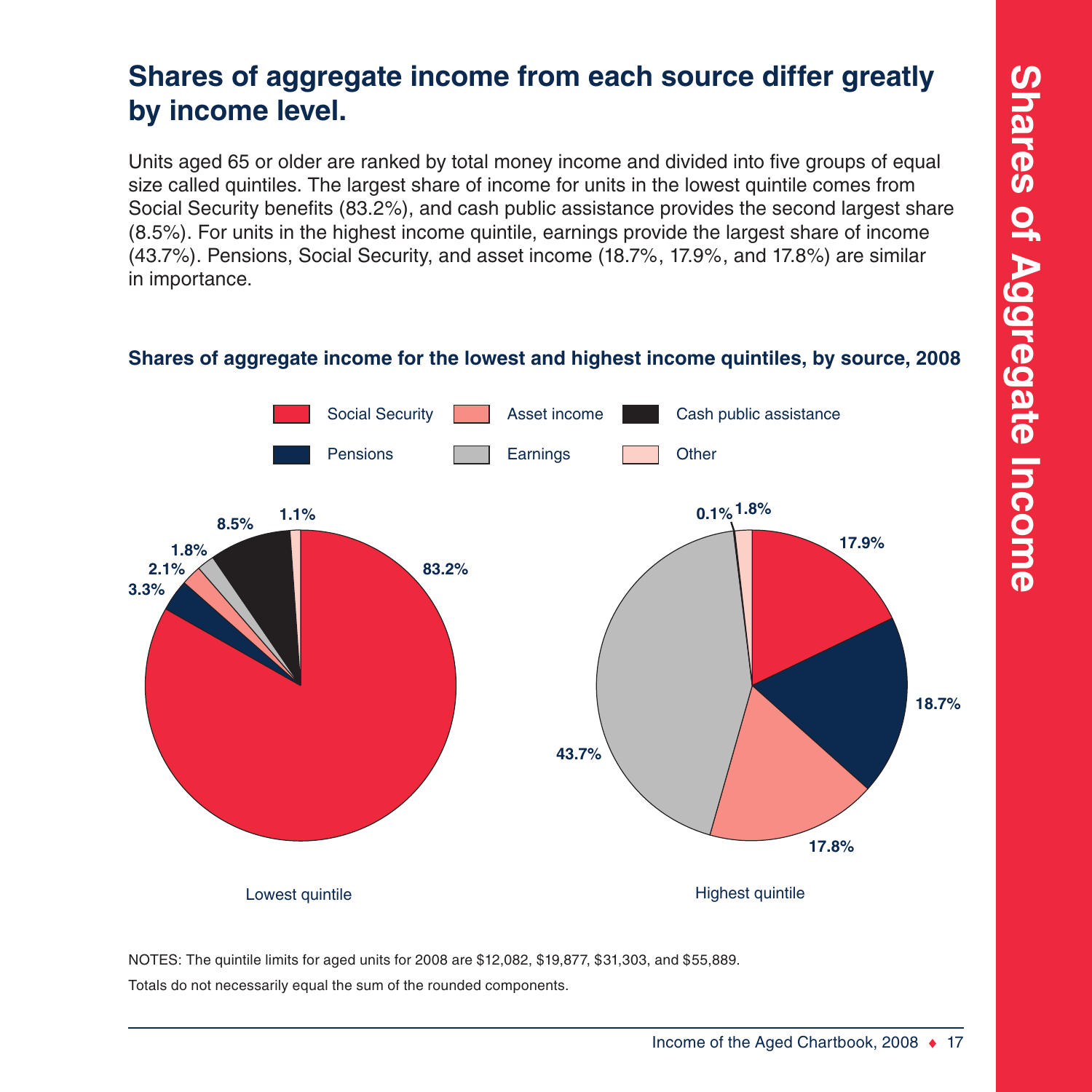### <span id="page-23-0"></span>**Over time, Social Security has provided the largest share of aggregate income for units aged 65 or older.**

In 1962, it provided the largest share, followed closely by earnings. In 2008, Social Security continued to provide the largest share, but by a wider margin compared with the other major sources of income. The share from asset income increased for over 20 years but has generally declined since the mid-1980s. The share from earnings has had the opposite pattern—declining until the mid-1980s and generally increasing since then. The share from pensions had doubled by the early 1990s but has since leveled off.

### **Shares of aggregate income, by source, selected years**



NOTES: Totals do not necessarily equal the sum of the rounded components.

A table presenting detailed data underlying the above chart is available at [http://www.socialsecurity.gov/policy/docs/chartbooks/](http://www.socialsecurity.gov/policy/docs/chartbooks/income_aged/2008/text_c18.html) [income\\_aged/2008/text\\_c18.html.](http://www.socialsecurity.gov/policy/docs/chartbooks/income_aged/2008/text_c18.html)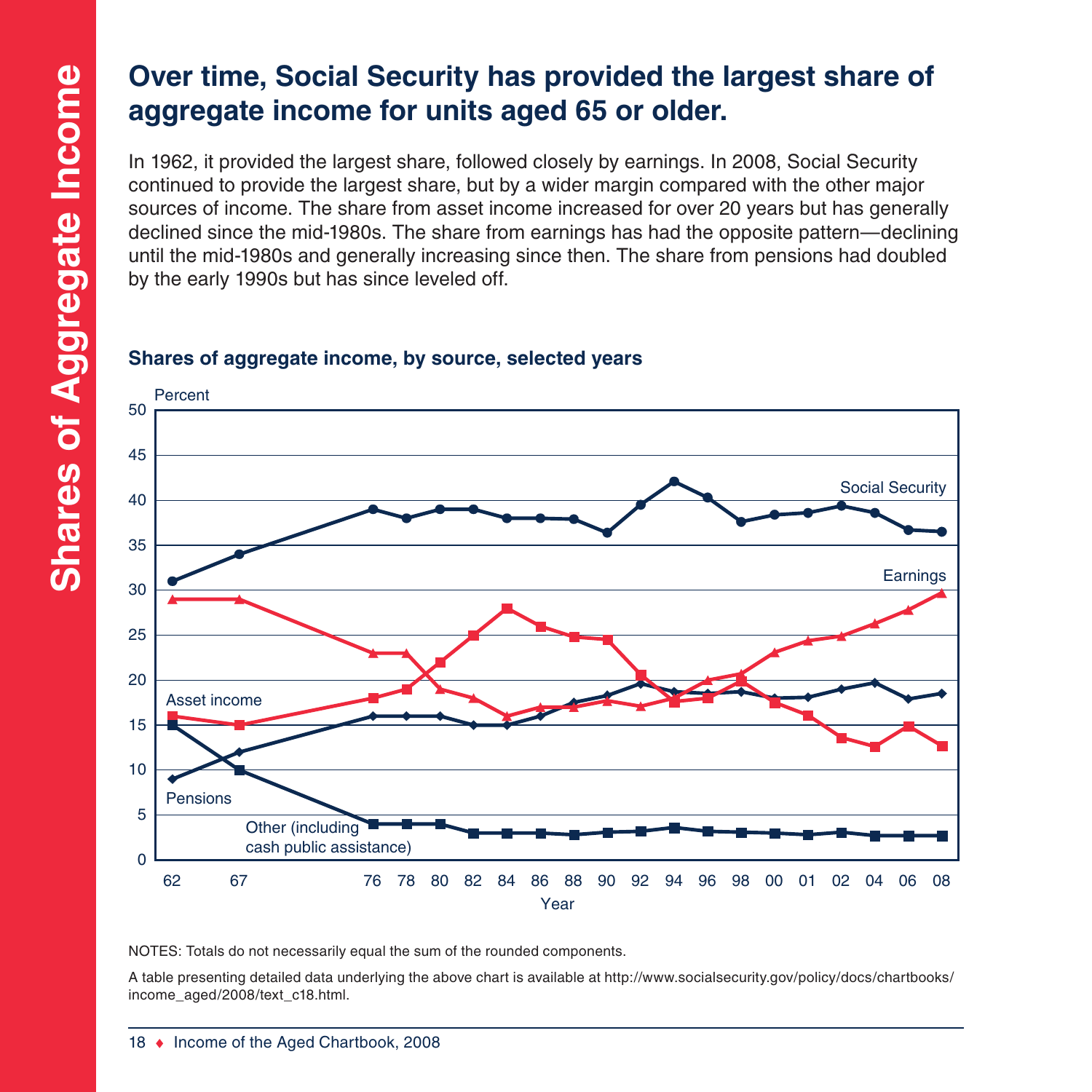# **Family Income of Persons 65 or Older**

- ▶ The demographic composition **of the elderly varies across age groups.**
- ▶ The aged are an economically **diverse group.**
- **Family total income varies by age and sex.**
- **Family median income varies by sex, race, and Hispanic origin.**
- ▶ Family income sources vary by **sex.**
- ▶ Social Security was the major **source of family total income for slightly more than half of persons 65 or older in families receiving benefits.**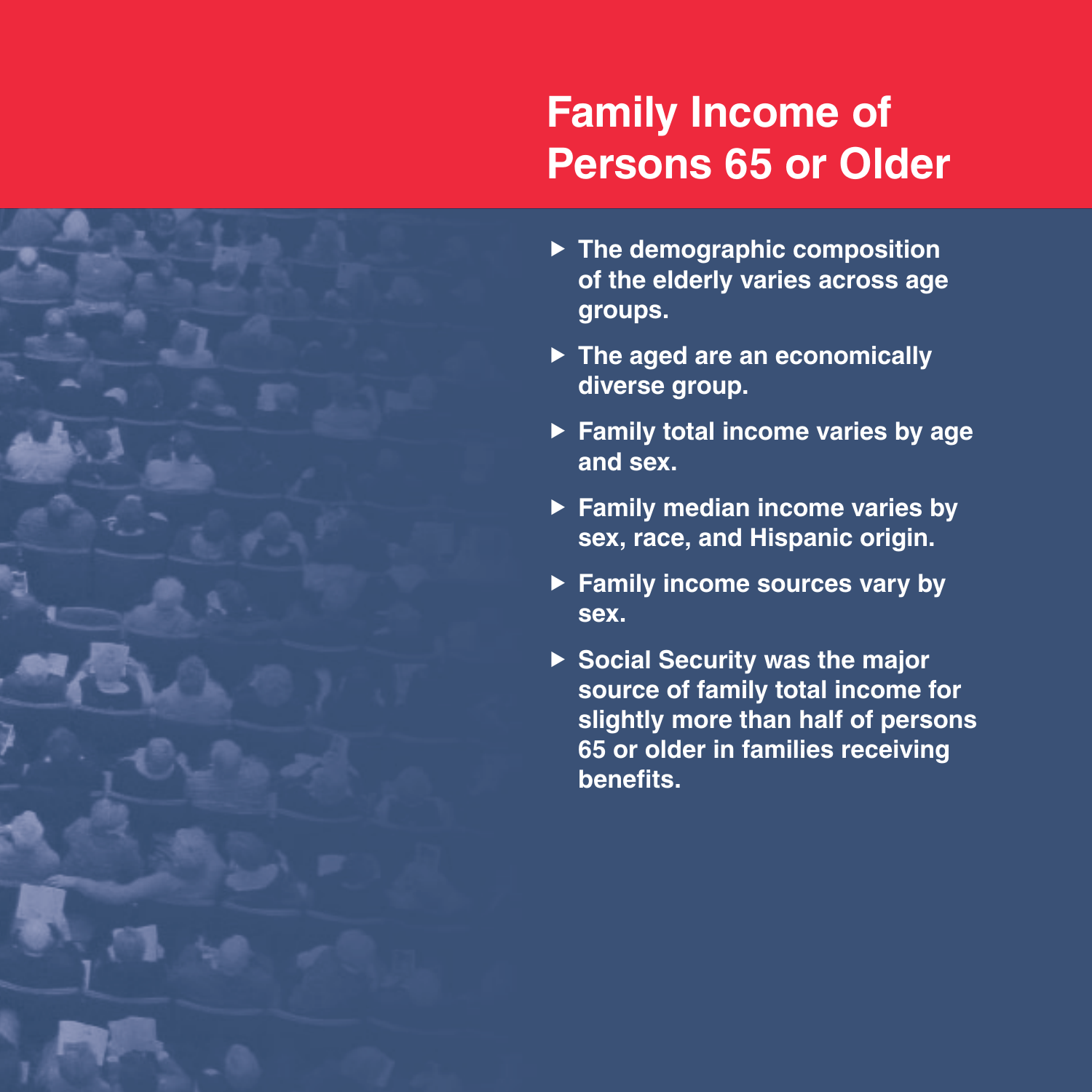### **The demographic composition of the elderly varies across age groups.**

The proportion of men to women differs little for ages 65–69, but women 80 or older greatly outnumber men 80 or older. Persons 65–69 are nearly twice as likely to be married than nonmarried, but more than half of persons 80 or older are widowed. Racial and ethnic composition varies across age cohorts as well; the younger cohorts are represented by larger proportions of minorities than the older cohorts. Approximately one-fifth of elderly persons live with nonspouse family, consistent across age categories.

|                                             | 65 or older | $65 - 69$ | $70 - 74$ | $75 - 79$ | 80 or older |
|---------------------------------------------|-------------|-----------|-----------|-----------|-------------|
| <b>Sex</b>                                  |             |           |           |           |             |
| Men                                         | 43.2        | 47.6      | 43.9      | 43.2      | 37.2        |
| Women                                       | 56.8        | 52.4      | 56.1      | 56.8      | 62.8        |
| <b>Marital status</b>                       |             |           |           |           |             |
| Married                                     | 54.8        | 66.6      | 61.7      | 52.6      | 36.7        |
| Nonmarried                                  | 45.2        | 33.4      | 38.3      | 47.4      | 63.3        |
| Widowed                                     | 29.0        | 12.3      | 20.8      | 33.4      | 52.6        |
| <b>Divorced</b>                             | 9.6         | 13.9      | 11.0      | 7.7       | 4.9         |
| Never married                               | 4.2         | 4.6       | 4.3       | 4.1       | 3.7         |
| Race                                        |             |           |           |           |             |
| White alone                                 | 86.6        | 85.3      | 85.4      | 86.4      | 89.1        |
| <b>Black alone</b>                          | 8.5         | 8.9       | 9.4       | 8.9       | 7.2         |
| Asian alone                                 | 3.4         | 3.9       | 3.3       | 3.5       | 2.8         |
| Hispanic origin                             | 7.2         | 8.0       | 7.9       | 7.0       | 5.8         |
| Living with nonspouse family                | 21.3        | 22.0      | 21.0      | 20.6      | 21.2        |
| Total number of aged<br>persons (thousands) | 37,788      | 11,825    | 8,579     | 7,329     | 10,054      |

### **Percentage distribution of persons 65 or older, 2008**

NOTE: Totals do not necessarily equal the sum of the rounded components.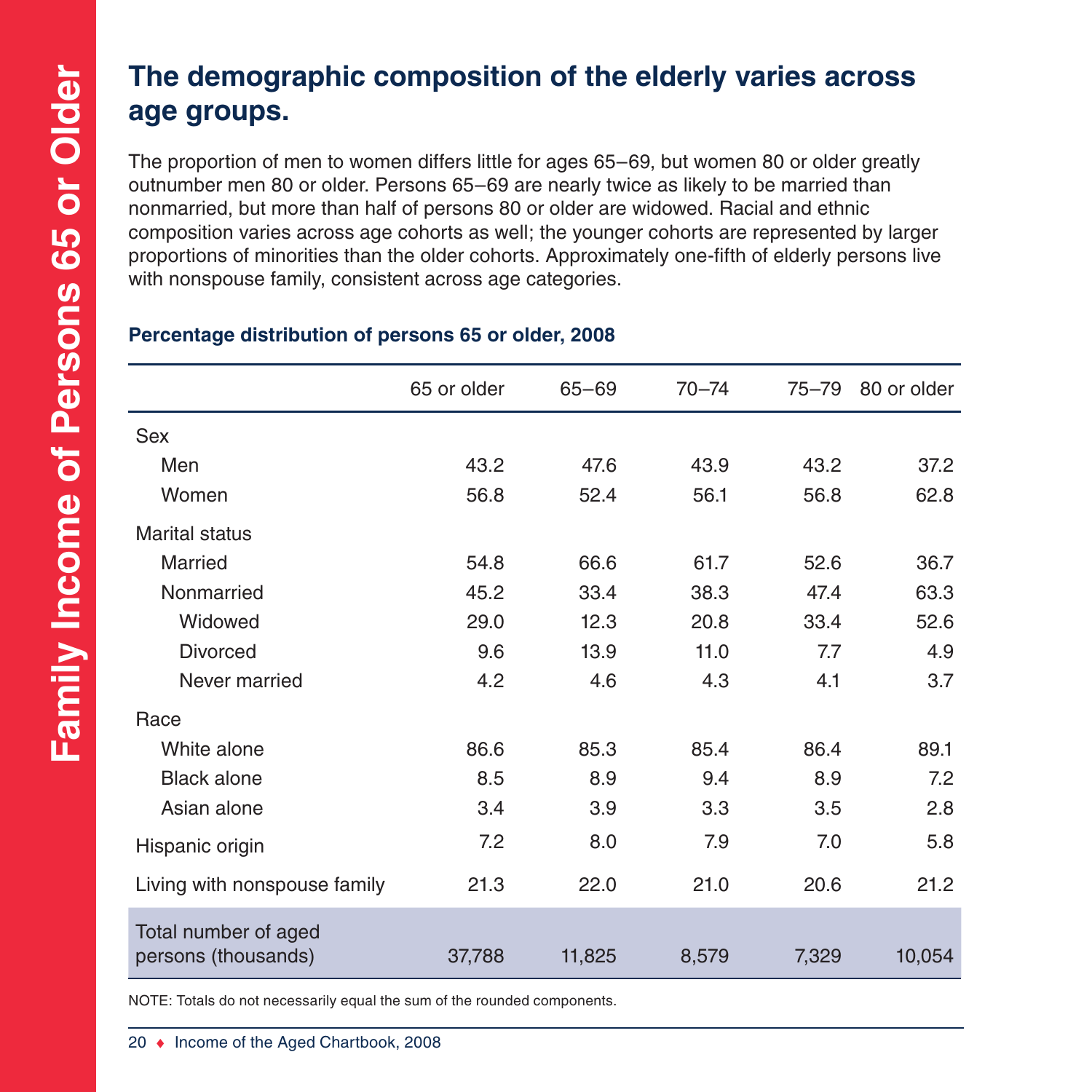# **Family Income of Persons 65 or Older Family Income of Persons 65 or Older**

### **The aged are an economically diverse group.**

The median family income for persons aged 65 or older is \$34,568, but there are wide differences within the total group. Approximately 7.1% have family income of under \$10,000, and roughly 34.4% have family income of \$50,000 or more.

### Less than 5,000 5,000 to 9,999 10,000 to 14,999 19,999 24,999 29,999 34,999 39,999 44,999 49,999 74,999 99,999 15,000 to 20,000 25,000 30,000 to to to 35,000 40,000 45,000 50,000 to to to to 75,000 100,000 to or more  $\Omega$ 5 10 15 20 Percent Income (dollars) **2.2 4.9 10.0 9.2 9.2 8.0 6.9 6.2 4.8 4.0 14.0 8.2 12.2**

### **Percentage with various levels of family income, 2008**

NOTES: Totals do not necessarily equal the sum of the rounded components.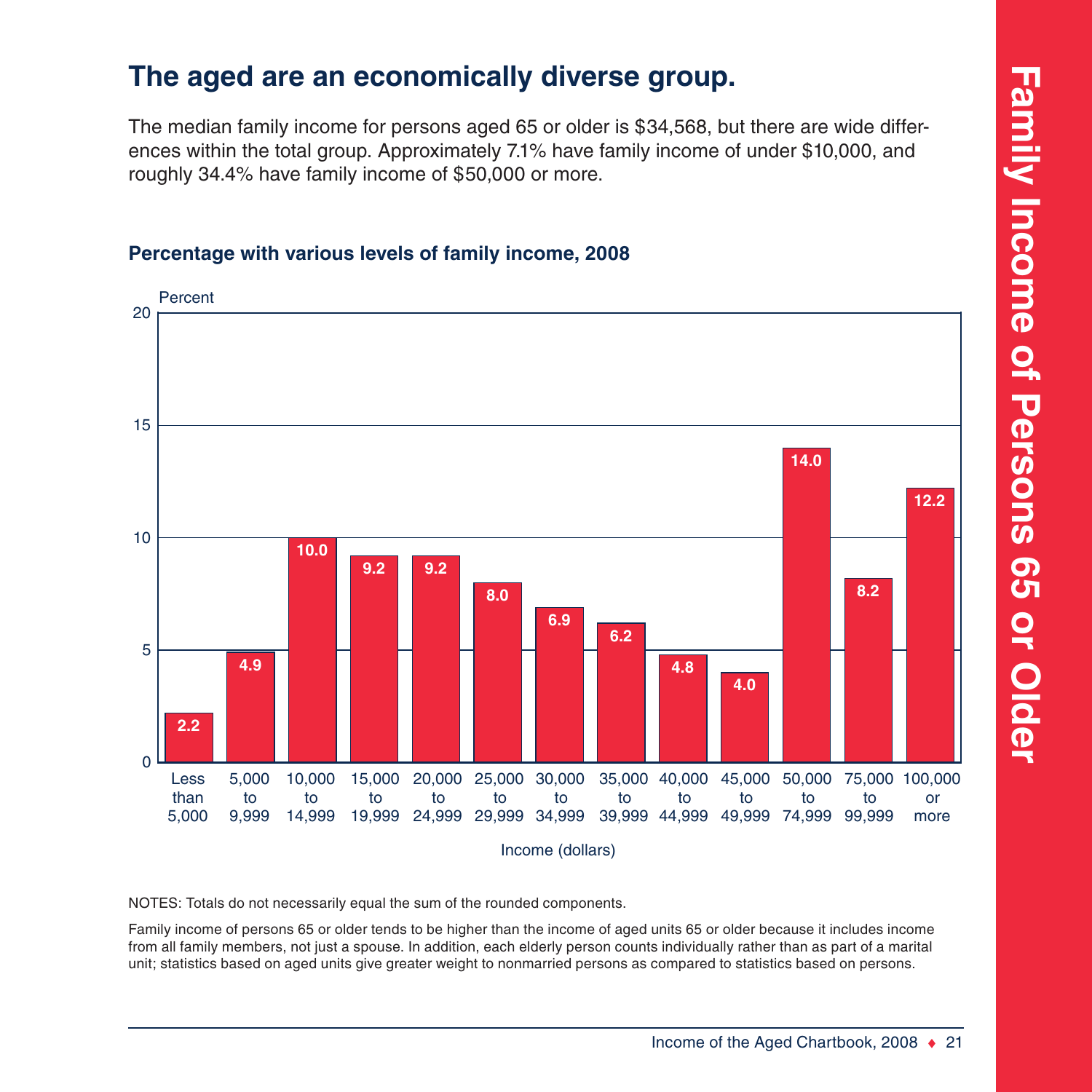### **Family total income varies by age and sex.**

Median family total income is highest for the youngest cohorts. In addition, in all age groups, women have lower median family total income than men, from \$40,400 for woman aged 65 to 69 to \$22,589 for women aged 80 or older.



### **Median family income, by sex and age, 2008**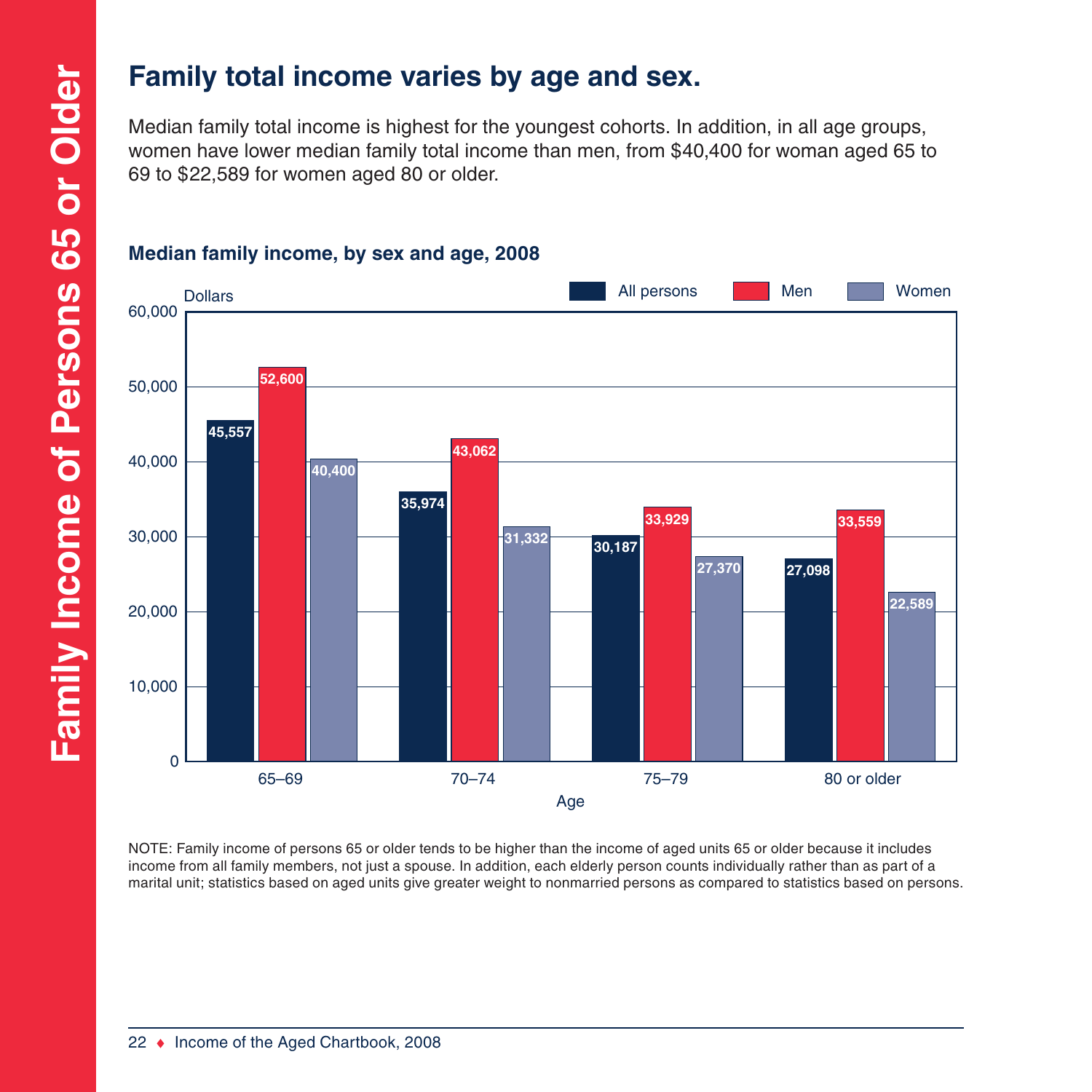### **Family median income varies by sex, race, and Hispanic origin.**

Median family income of men is roughly one-third higher than it is for women. Asians have the highest median family income, followed by whites, Hispanics, and blacks.



### **Median family income, by sex, race, and Hispanic origin, 2008**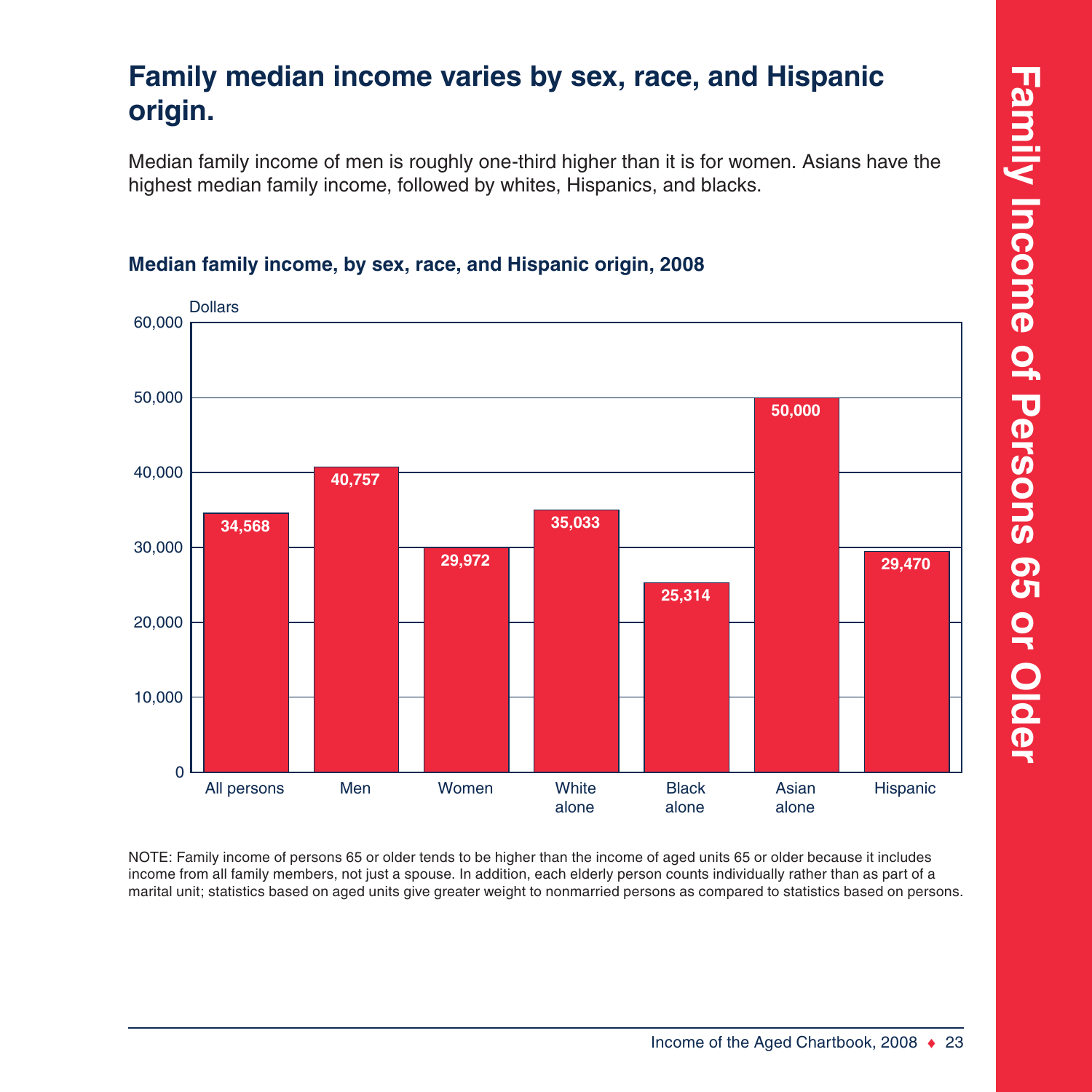### **Family income sources vary by sex.**

Men are more likely than women to be in families receiving income from any source other than Social Security and public assistance.



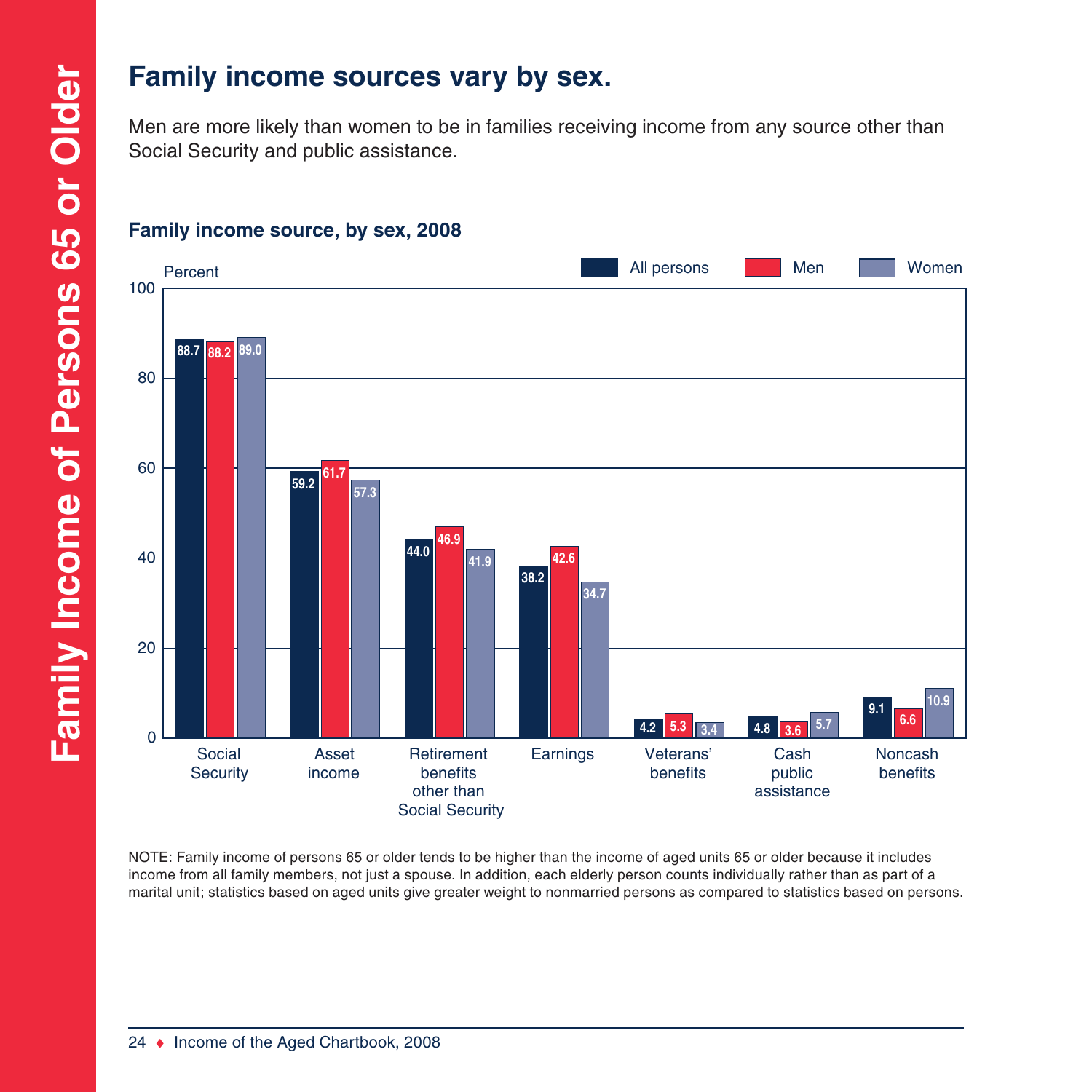### **Social Security was the major source of family total income for slightly more than half of persons 65 or older in families receiving benefits.**

For about one-quarter of the elderly, Social Security was most of family total income. Social Security was the predominant source of family income for one-fifth of elderly men in beneficiary families and over one-quarter of elderly women in beneficiary families. Social Security accounted for less than half of family income for nearly half of the elderly men in beneficiary families and 41.7% of elderly women in beneficiary families.

### **Percentage of aged persons in families receiving Social Security benefits, by sex and relative importance of family benefits to family total income, 2008**

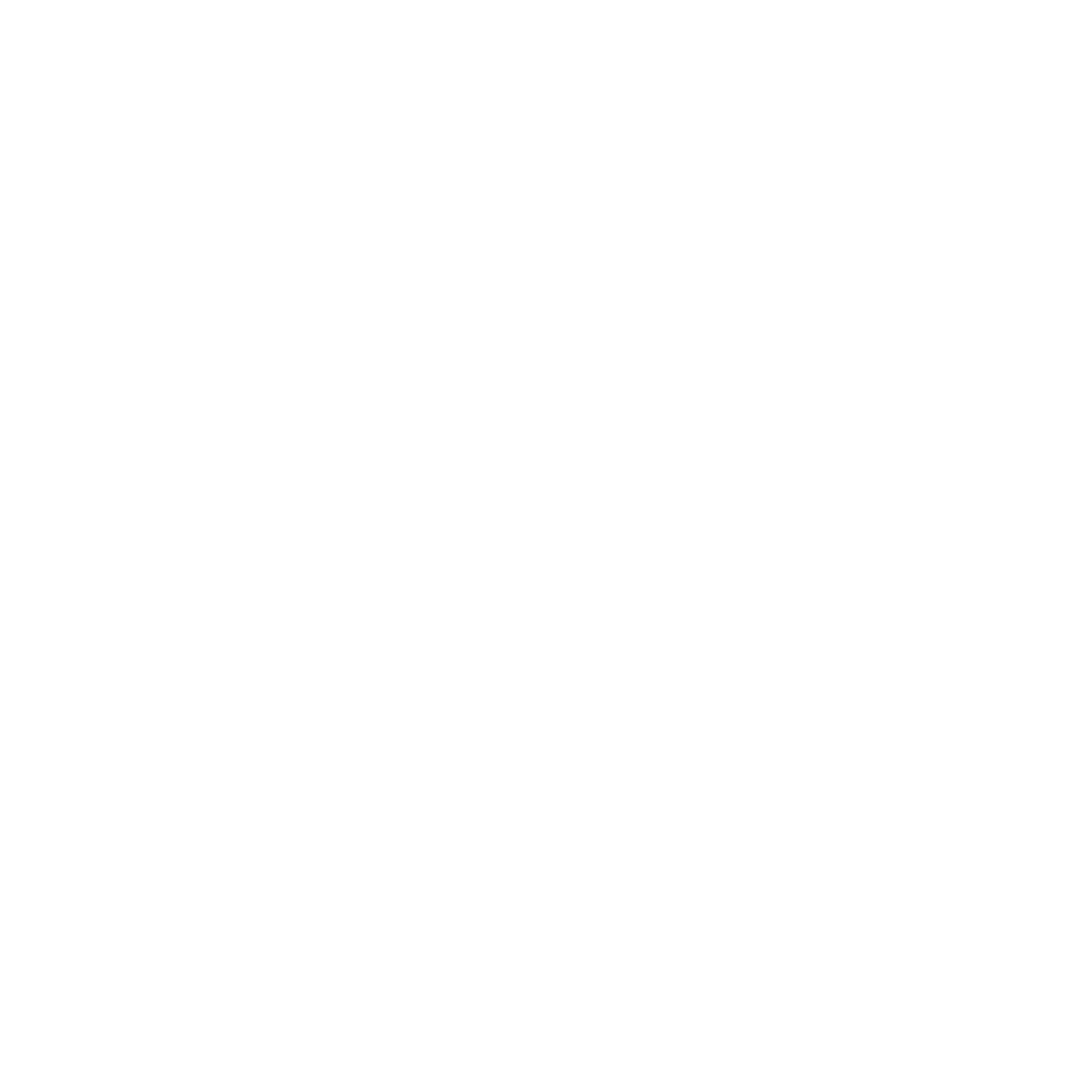# **Poverty Status, Based on Family Income**

- **F** High proportions of nonmarried **and minority persons aged 65 or older are poor or near poor.**
- ▶ The oldest age group (80 or older) **has the highest poverty rate.**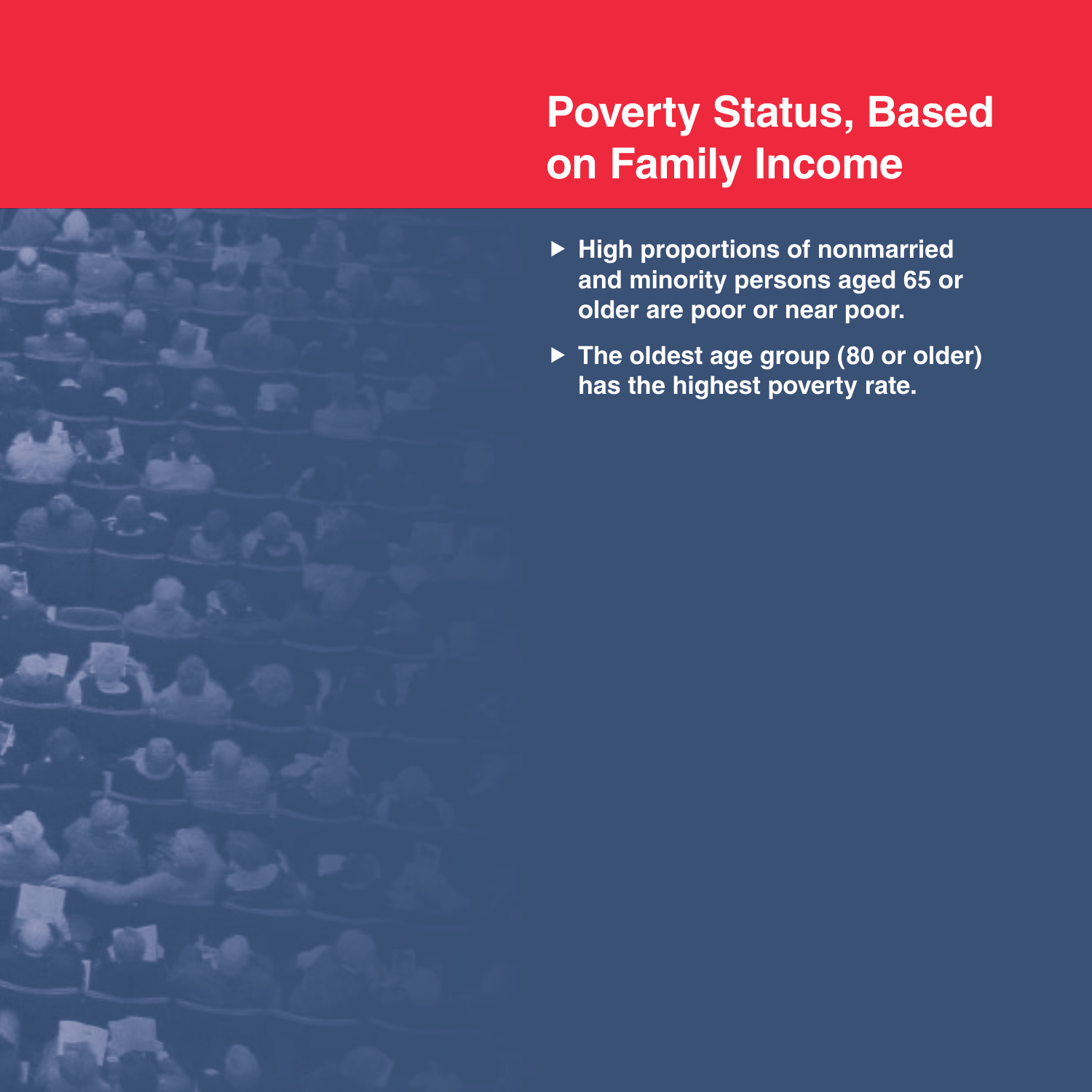### **High proportions of nonmarried and minority persons aged 65 or older are poor or near poor.**

The variations in family income by sex, marital status, and race are reflected in the poverty rates for those subgroups of the aged. Nonmarried persons, blacks, and Hispanics have the highest poverty rates, ranging from 15.5% to 20.0%. An additional 9.9% to 12.0% of nonmarried persons, blacks, and Hispanics have incomes between the poverty line and 125% of the poverty line (the near poor).

### **Poverty status, by sex, marital status, race, and Hispanic origin, 2008**